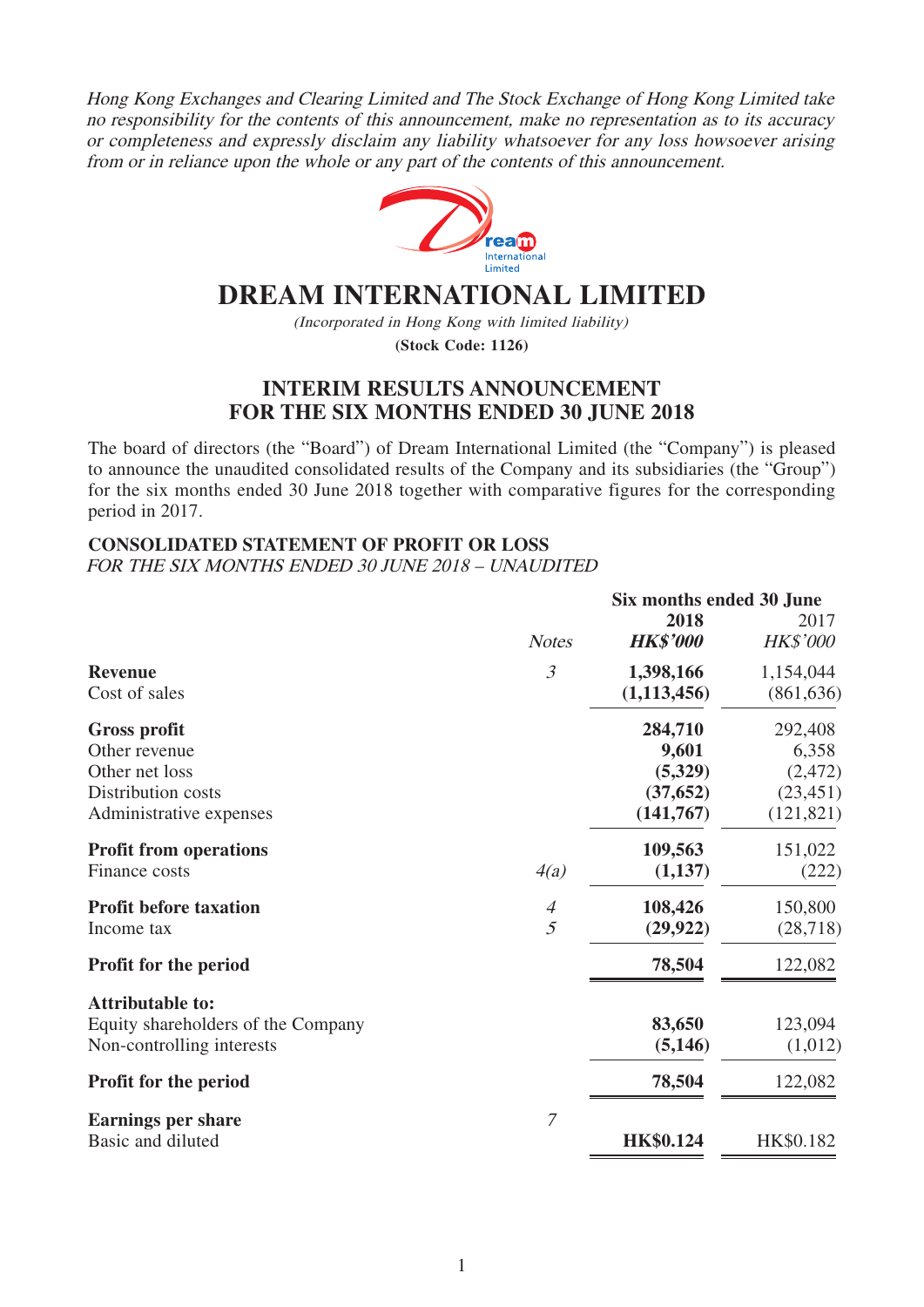# **CONSOLIDATED STATEMENT OF PROFIT OR LOSS AND OTHER COMPREHENSIVE INCOME**

FOR THE SIX MONTHS ENDED 30 JUNE 2018 – UNAUDITED

|                                                                                                   | Six months ended 30 June |                         |  |
|---------------------------------------------------------------------------------------------------|--------------------------|-------------------------|--|
|                                                                                                   | 2018<br><b>HK\$'000</b>  | 2017<br><b>HK\$'000</b> |  |
| Profit for the period                                                                             |                          | 78,504 122,082          |  |
| Other comprehensive income for the period<br>(after tax and reclassification adjustments):        |                          |                         |  |
| Item that will not be reclassified to profit or loss:                                             |                          |                         |  |
| Remeasurement of net defined benefit retirement                                                   |                          |                         |  |
| obligation                                                                                        | (154)                    | (103)                   |  |
| Unlisted equity security at fair value through                                                    |                          |                         |  |
| other comprehensive income – net movement in                                                      |                          |                         |  |
| fair value reserve (non-recycling)                                                                | 1,975                    |                         |  |
|                                                                                                   | 1,821                    | (103)                   |  |
|                                                                                                   |                          |                         |  |
| Items that may be or are reclassified subsequently to                                             |                          |                         |  |
| profit or loss:                                                                                   |                          |                         |  |
| Exchange differences on translation of                                                            |                          |                         |  |
| financial statements of subsidiaries outside                                                      |                          |                         |  |
| Hong Kong                                                                                         | 889                      | 15,911                  |  |
| Reclassification of accumulated exchange differences                                              |                          |                         |  |
| to profit or loss upon deregistration of a subsidiary                                             |                          | (725)                   |  |
| Investment in debt security at fair value through<br>other comprehensive income – net movement in |                          |                         |  |
| fair value reserve (recycling)                                                                    | 249                      |                         |  |
| Available-for-sale securities – net movement                                                      |                          |                         |  |
| in the fair value reserve (recycling)                                                             |                          | (188)                   |  |
|                                                                                                   |                          |                         |  |
|                                                                                                   | 1,138                    | 14,998                  |  |
|                                                                                                   |                          |                         |  |
| Other comprehensive income for the period                                                         | 2,959                    | 14,895                  |  |
|                                                                                                   |                          |                         |  |
| Total comprehensive income for the period                                                         | 81,463                   | 136,977                 |  |
| <b>Attributable to:</b>                                                                           |                          |                         |  |
| Equity shareholders of the Company                                                                | 86,435                   | 137,975                 |  |
| Non-controlling interests                                                                         | (4,972)                  | (998)                   |  |
|                                                                                                   |                          |                         |  |
| Total comprehensive income for the period                                                         | 81,463                   | 136,977                 |  |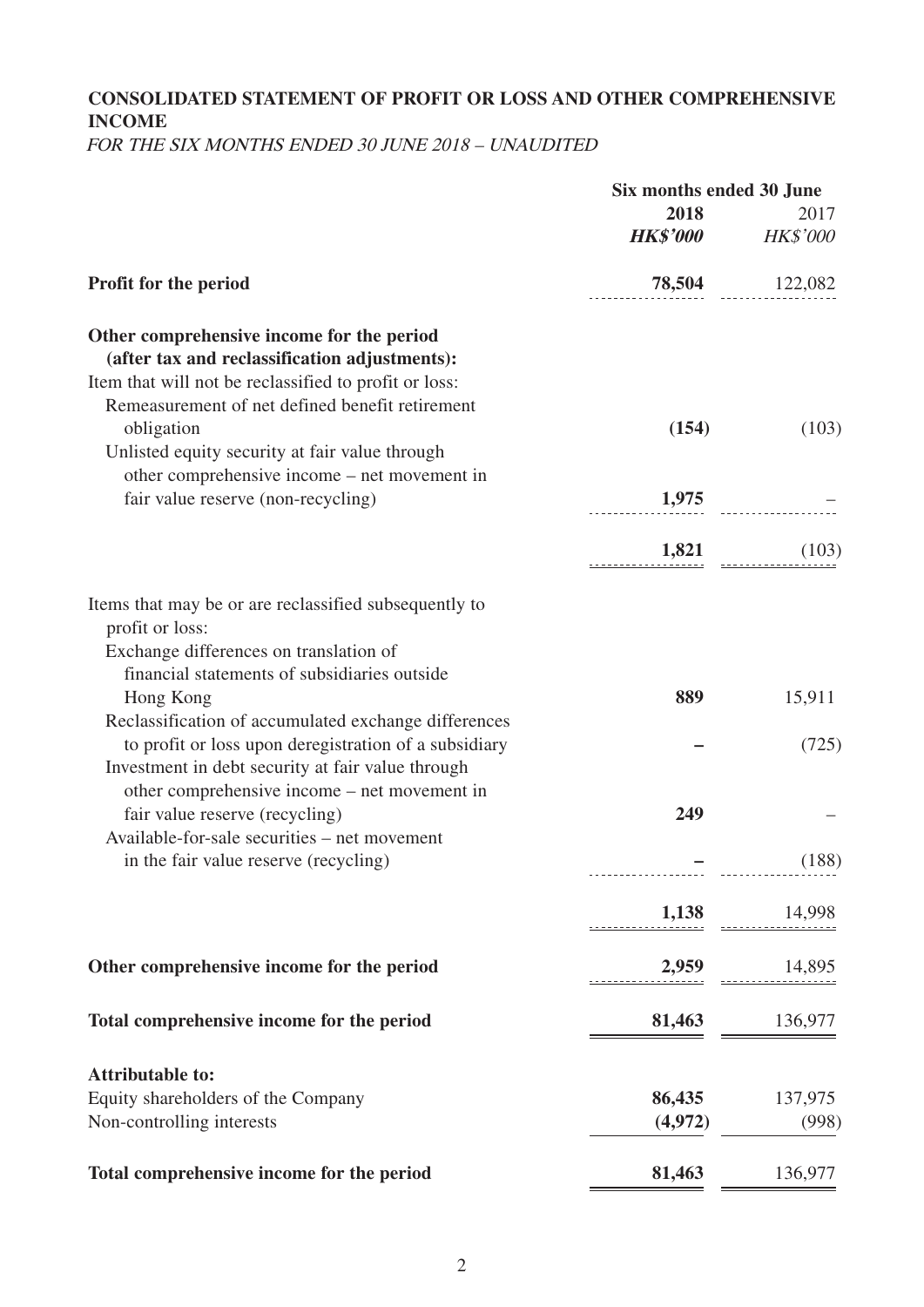# **CONSOLIDATED STATEMENT OF FINANCIAL POSITION**

AS AT 30 JUNE 2018 – UNAUDITED

|                                                                        |               | At              | At              |
|------------------------------------------------------------------------|---------------|-----------------|-----------------|
|                                                                        |               | 30 June         | 31 December     |
|                                                                        |               | 2018            | 2017            |
|                                                                        | <b>Notes</b>  | <b>HK\$'000</b> | <b>HK\$'000</b> |
| <b>Non-current assets</b>                                              |               |                 |                 |
| Investment property                                                    | 9             | 1,178           | 1,272           |
| Interests in leasehold land held for own use under<br>operating leases | $\mathcal{G}$ | 100,611         | 97,906          |
| Other property, plant and equipment                                    | 9             | 995,540         | 739,661         |
| Long term receivables and prepayments                                  |               | 29,012          | 17,953          |
| Other intangible assets                                                |               | 7,059           | 7,255           |
| Goodwill                                                               |               | 2,753           | 2,753           |
| Deferred tax assets                                                    |               | 3,828           | 4,154           |
| Other financial assets                                                 | 8             | 8,617           | 14,134          |
|                                                                        |               | 1,148,598       | 885,088         |
| <b>Current assets</b>                                                  |               |                 |                 |
| Inventories                                                            | 10            | 470,658         | 323,938         |
| Trade and other receivables                                            | 11            | 582,117         | 654,531         |
| Current tax recoverable                                                |               | 1,010           | 196             |
| Other financial assets                                                 | $\mathcal S$  |                 | 7,644           |
| Time deposits                                                          |               | 72,906          | 76,470          |
| Cash and cash equivalents                                              |               | 209,062         | 316,739         |
|                                                                        |               | 1,335,753       | 1,379,518       |
| <b>Current liabilities</b>                                             |               |                 |                 |
| Trade and other payables                                               | 12            | 526,965         | 492,729         |
| <b>Bank</b> loans                                                      |               | 151,742         | 15,621          |
| Current tax payable                                                    |               | 42,722          | 47,544          |
|                                                                        |               | 721,429         | 555,894         |
| <b>Net current assets</b>                                              |               | 614,324         | 823,624         |
| <b>Total assets less current liabilities</b>                           |               | 1,762,922       | 1,708,712       |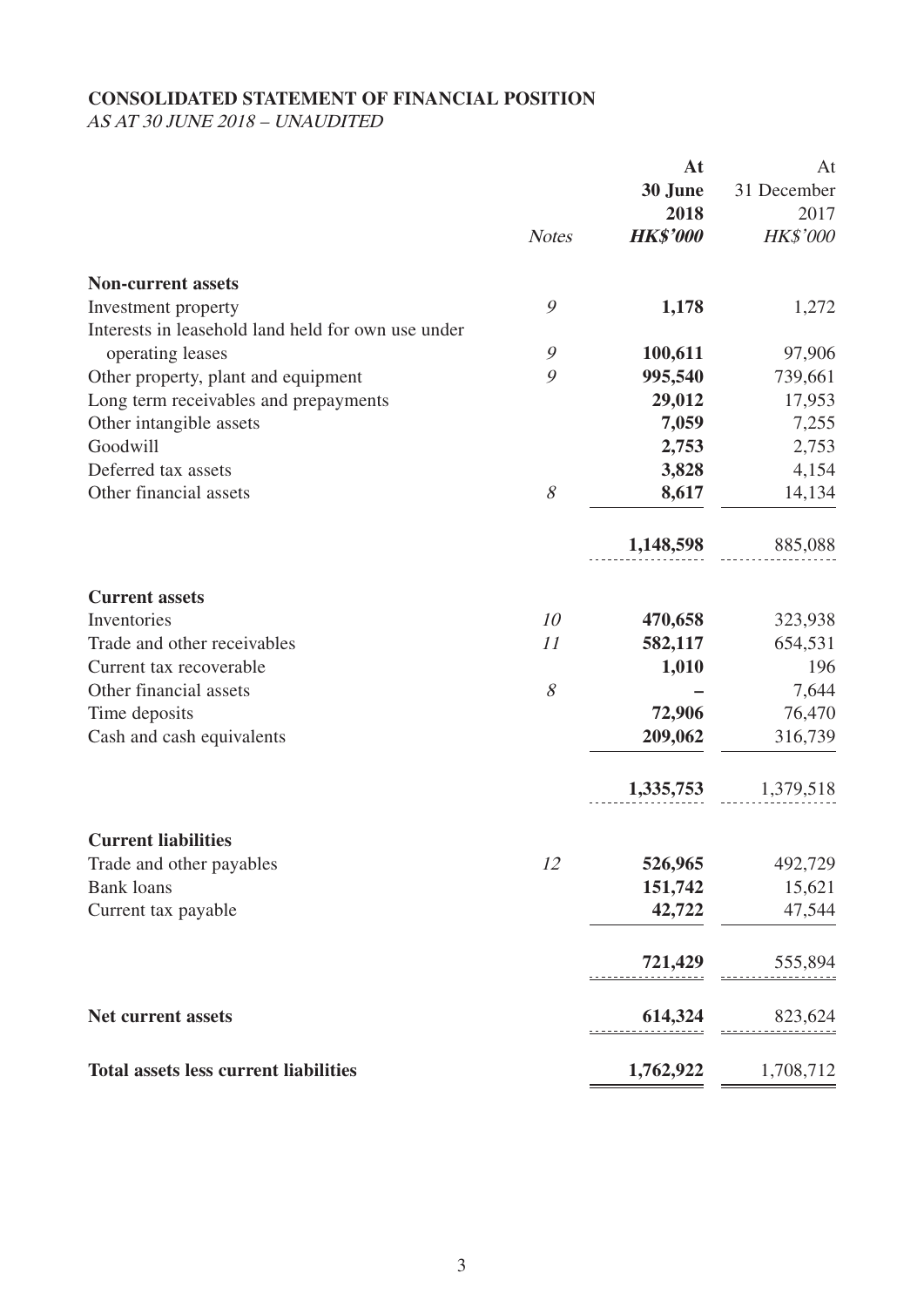# **CONSOLIDATED STATEMENT OF FINANCIAL POSITION (CONTINUED)**

AS AT 30 JUNE 2018 – UNAUDITED

|                                                     | At              | At          |
|-----------------------------------------------------|-----------------|-------------|
|                                                     | 30 June         | 31 December |
|                                                     | 2018            | 2017        |
|                                                     | <b>HK\$'000</b> | HK\$'000    |
| <b>Non-current liabilities</b>                      |                 |             |
| Deferred tax liabilities                            | 8,770           | 11,009      |
| Provision for reinstatement costs                   | 1,233           | 1,247       |
| Net defined benefit retirement obligation           | 1,979           | 1,514       |
|                                                     | 11,982          | 13,770      |
| <b>NET ASSETS</b>                                   | 1,750,940       | 1,694,942   |
| <b>CAPITAL AND RESERVES</b>                         |                 |             |
| Share capital                                       | 236,474         | 236,474     |
| Reserves                                            | 1,530,754       | 1,469,750   |
| Total equity attributable to equity shareholders of |                 |             |
| the Company                                         | 1,767,228       | 1,706,224   |
| <b>Non-controlling interests</b>                    | (16, 288)       | (11,282)    |
| <b>TOTAL EQUITY</b>                                 | 1,750,940       | 1,694,942   |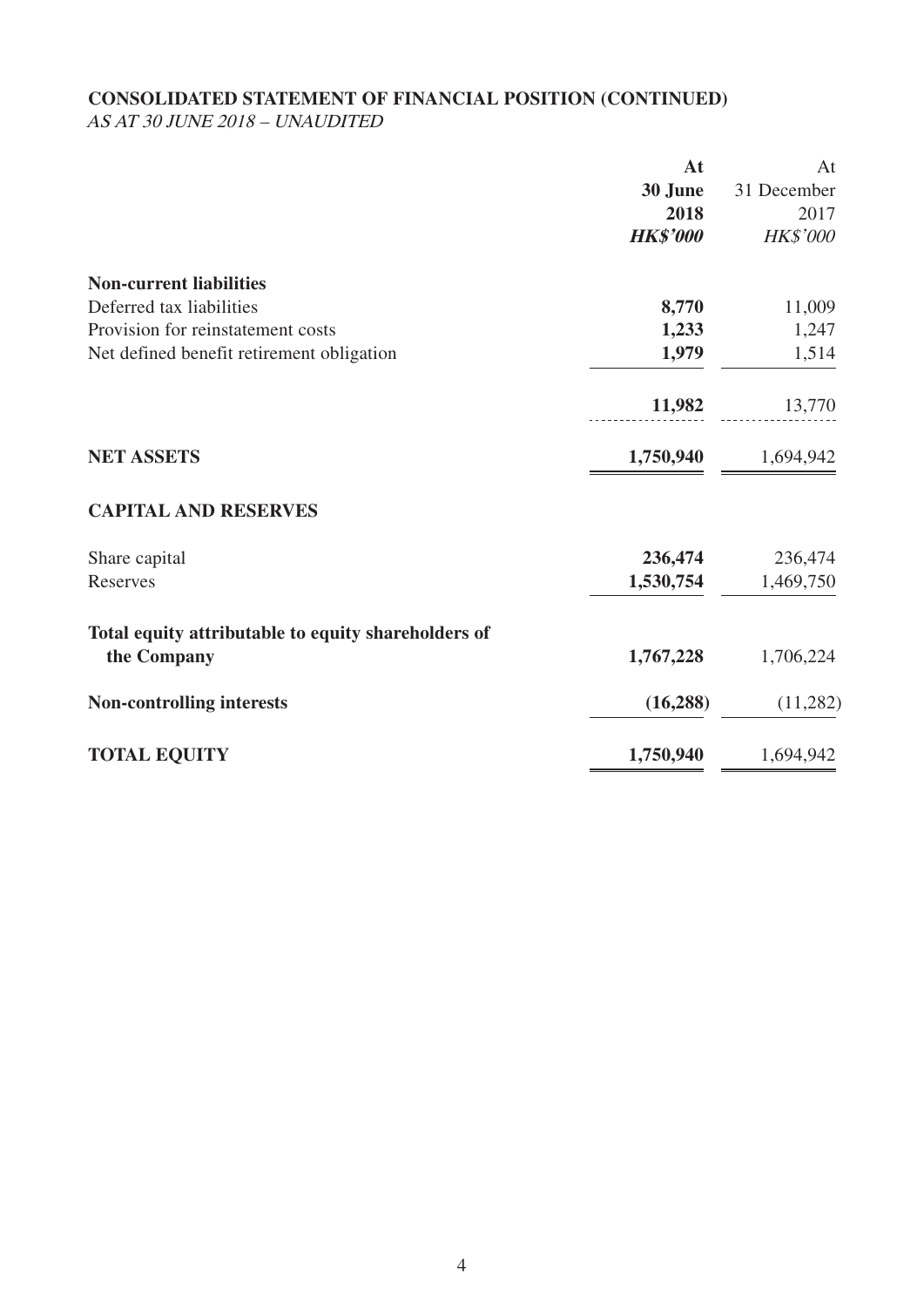# **NOTES TO THE INTERIM FINANCIAL RESULTS**

### **1. General information and basis of preparation**

The principal activities of the Group are design, development, manufacture and sale of plush stuffed toys, plastic figures and ride-on toys.

The Company is a limited liability company incorporated in Hong Kong. The address of its registered office is 6/F, South Seas Centre, 75 Mody Road, Tsim Sha Tsui, Kowloon, Hong Kong.

The Company is listed on the Main Board of The Stock Exchange of Hong Kong Limited.

The interim financial results set out in this announcement do not constitute the Group's interim financial report for the six months ended 30 June 2018 but are extracted from those interim financial report.

The interim financial report has been prepared in accordance with the applicable disclosure provisions of the Rules Governing the Listing of Securities on The Stock Exchange of Hong Kong Limited (the "Listing Rules"), including compliance with Hong Kong Accounting Standard ("HKAS") 34, Interim financial reporting, issued by the Hong Kong Institute of Certified Public Accountants ("HKICPA"). It was authorised for issue on 24 August 2018.

The interim financial report has been prepared in accordance with the same accounting policies adopted in the 2017 annual financial statements, except for the accounting policy changes that are expected to be reflected in the 2018 annual financial statements. Details of any changes in accounting policies are set out in note 2.

The interim financial report is unaudited, but has been reviewed by KPMG in accordance with Hong Kong Standard on Review Engagements 2410, Review of interim financial information performed by the independent auditor of the entity, issued by the HKICPA.

The financial information relating to the financial year ended 31 December 2017 that is included in the interim financial report as comparative information does not constitute the Company's statutory annual consolidated financial statements for that financial year but is derived from those financial statements. Further information relating to these statutory financial statements disclosed in accordance with section 436 of the Hong Kong Companies Ordinance (Cap. 622) (the "Companies Ordinance") is as follows:

The Company has delivered the financial statements for the year ended 31 December 2017 to the Registrar of Companies as required by section 662(3) of, and Part 3 of Schedule 6 to, the Companies Ordinance.

The Company's auditor has reported on those financial statements. The auditor's report was unqualified; did not include a reference to any matters to which the auditor drew attention by way of emphasis without qualifying its report; and did not contain a statement under section  $406(2)$ ,  $407(2)$  or (3) of the Companies Ordinance.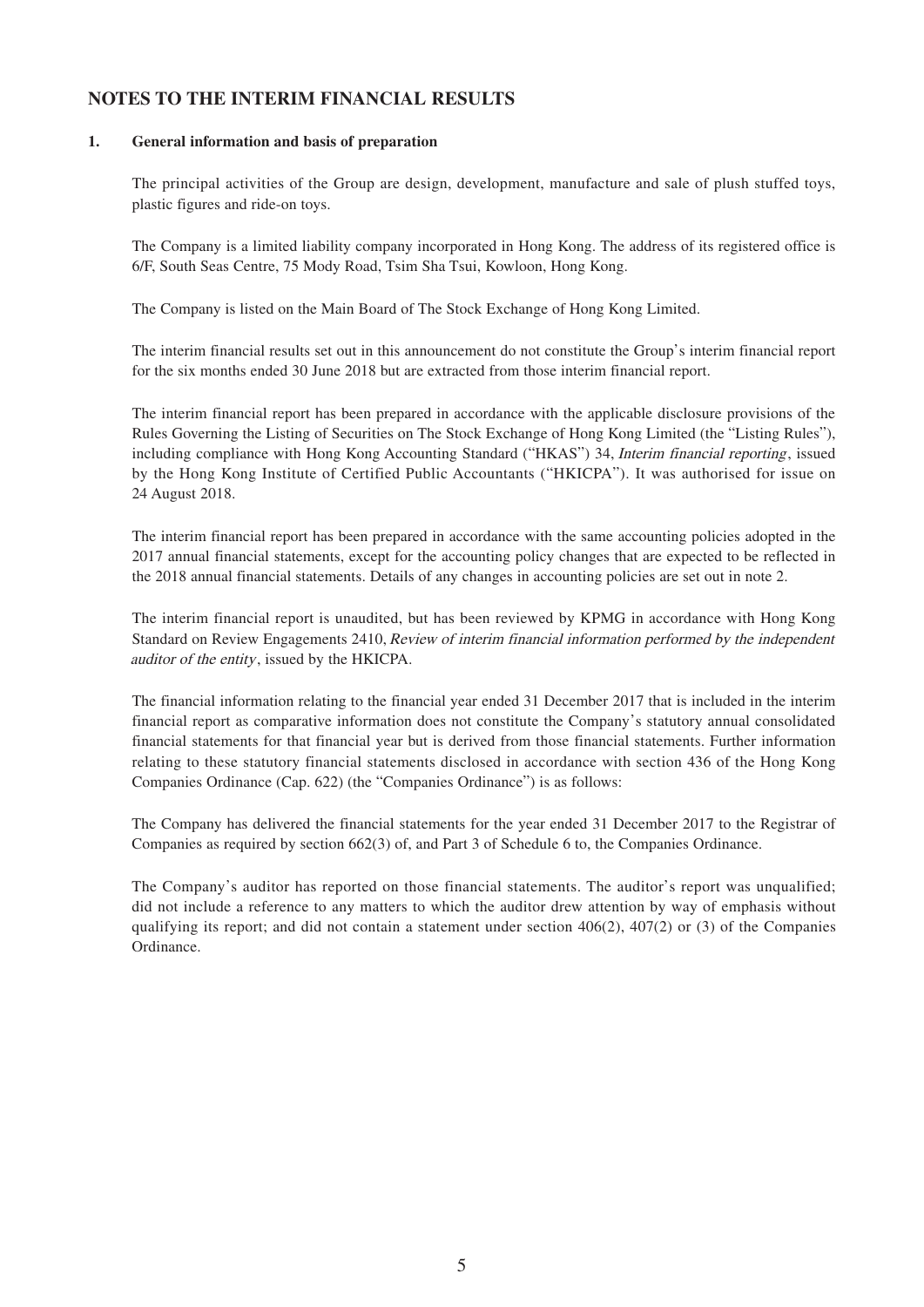### **2. Changes in accounting policies**

### **(a) Overview**

The HKICPA has issued a number of new Hong Kong Financial Reporting Standards ("HKFRSs") and amendments to HKFRSs that are first effective for the current accounting period of the Group. Of these, the following developments are relevant to the Group's financial statements:

- HKFRS 9, Financial instruments
- HKFRS 15, Revenue from contracts with customers
- HK(IFRIC) 22, Foreign currency transactions and advance consideration

The Group has not applied any new standard or interpretation that is not yet effective for the current accounting period.

The adoption of HKFRS 15 had no material impact on the Group's financial position and performance during the relevant periods. The Group has been impacted by HKFRS 9 in relation to classification of financial assets and measurement of credit losses. Details of the changes in accounting policies are discussed in note 2(b) for HKFRS 9. Other than that, none of these developments has had a material effect on how the Group's results and financial position for the current or prior periods have been prepared or presented in this interim financial report.

Under the transition methods chosen, the Group recognises cumulative effect of the initial application of HKFRS 9 as an adjustment to the opening balance of equity at 1 January 2018. Comparative information is not restated. The following table gives a summary of the opening balance adjustments recognised for each line item in the consolidated statement of financial position that has been impacted by HKFRS 9.

|                                              | At              | <b>Impact on initial</b> | At              |
|----------------------------------------------|-----------------|--------------------------|-----------------|
|                                              | 31 December     | application of           | 1 January       |
|                                              | 2017            | <b>HKFRS 9</b>           | 2018            |
|                                              |                 | (Note $2(b)$ )           |                 |
|                                              | <b>HK\$'000</b> | <b>HK\$'000</b>          | <b>HK\$'000</b> |
| Trade and other receivables                  | 654,531         | (4, 483)                 | 650,048         |
| <b>Total current assets</b>                  | 1,379,518       | (4, 483)                 | 1,375,035       |
| <b>Net current assets</b>                    | 823,624         | (4, 483)                 | 819,141         |
| Other financial assets – non-current         | 14,134          | (676)                    | 13,458          |
| <b>Total non-current assets</b>              | 885,088         | (676)                    | 884,412         |
| <b>Total assets less current liabilities</b> | 1,708,712       | (5,159)                  | 1,703,553       |
| Deferred tax liabilities                     | (11,009)        | 191                      | (10, 818)       |
| <b>Total non-current liabilities</b>         | (13,770)        | 191                      | (13,578)        |
| <b>Net assets</b>                            | 1,694,942       | (5,159)                  | 1,689,783       |
| Reserves                                     | (1,469,750)     | 5,125                    | (1,464,625)     |
| Total equity attributable to equity          |                 |                          |                 |
| shareholders of the Company                  | (1,706,224)     | 5,125                    | (1,701,099)     |
| Non-controlling interests                    | 11,282          | 34                       | 11,316          |
| <b>Total equity</b>                          | (1,694,942)     | 5,159                    | (1,689,783)     |

Further details of these changes are set out in sub-sections (b) of this note.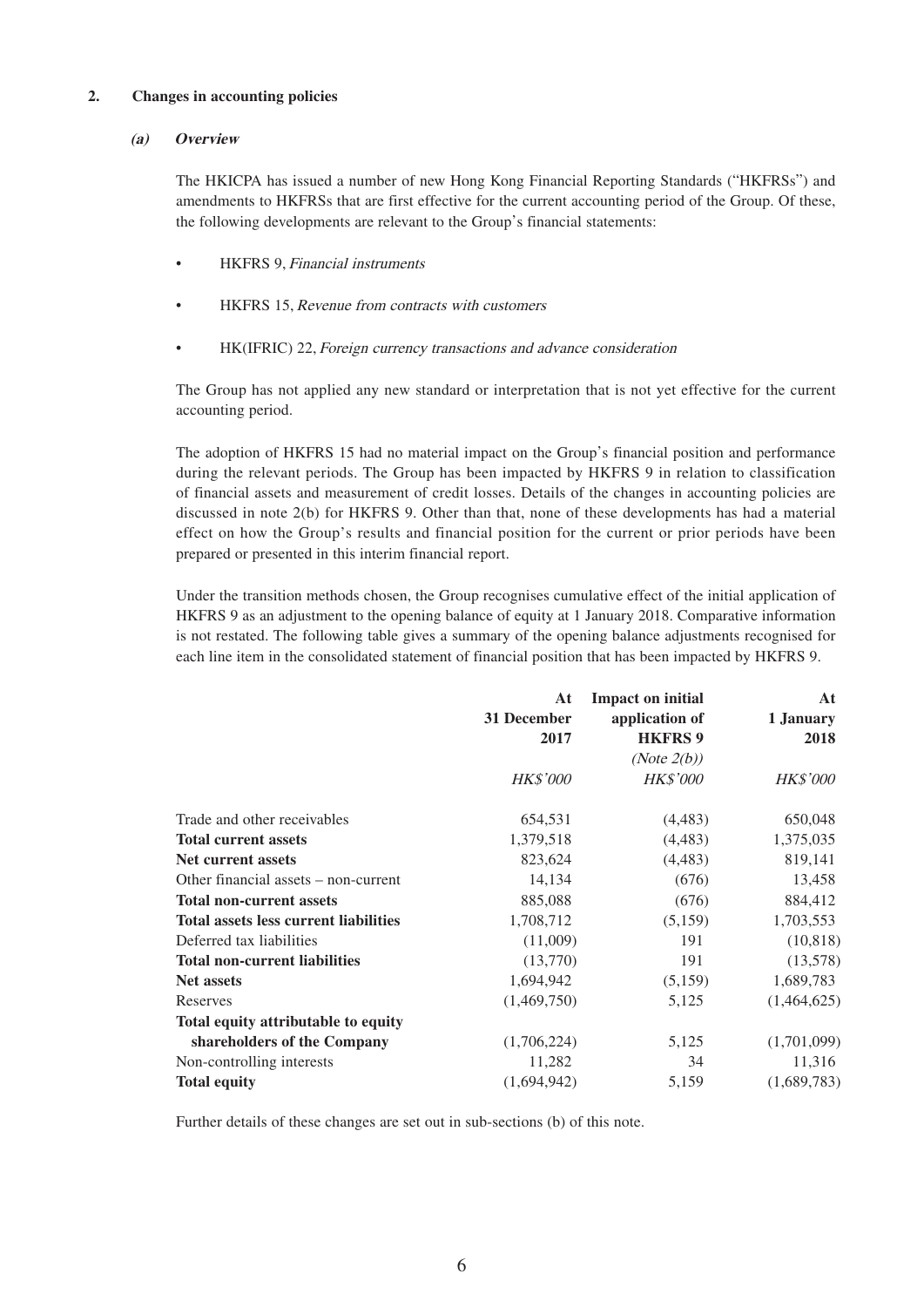### **(b) HKFRS 9, Financial instruments, including the amendments to HKFRS 9, Prepayment features with negative compensation**

HKFRS 9 replaces HKAS 39, Financial instruments: recognition and measurement. It sets out the requirements for recognising and measuring financial assets, financial liabilities and some contracts to buy or sell non-financial items.

The Group has applied HKFRS 9 retrospectively to items that existed at 1 January 2018 in accordance with the transition requirements. The Group has recognised the cumulative effect of initial application as an adjustment to the opening equity at 1 January 2018. Therefore, comparative information continues to be reported under HKAS 39.

The following table summarises the impact of transition to HKFRS 9 on retained profits and reserves at 1 January 2018.

|                                                                                                                                                                       | <b>HK\$'000</b> |
|-----------------------------------------------------------------------------------------------------------------------------------------------------------------------|-----------------|
| <b>Retained profits</b>                                                                                                                                               |                 |
| Transferred to fair value reserve (non-recycling) relating to<br>cumulative impairment losses on unlisted equity security recognised                                  |                 |
| in profit or loss under HKAS 39 in prior periods                                                                                                                      | 6,696           |
| Recognition of expected credit losses on trade receivables under HKFRS 9                                                                                              | (4, 449)        |
| Net increase in retained profits at 1 January 2018                                                                                                                    | 2.247           |
| Fair value reserve (non-recycling)                                                                                                                                    |                 |
| Transferred from retained profits relating to cumulative impairment losses on<br>unlisted equity security recognised in profit or loss under HKAS 39 in prior periods | (6,696)         |
| Fair value adjustment on unlisted equity security now measured<br>at FVOCI and decrease in fair value reserve (non-recycling) at 1 January 2018                       | (676)           |
| Net decrease in fair value reserve (non-recycling) at 1 January 2018                                                                                                  | (7,372)         |
| <b>Non-controlling interests</b>                                                                                                                                      |                 |
| Recognition of additional expected credit losses on trade receivables and<br>decrease in non-controlling interests at 1 January 2018                                  | (34)            |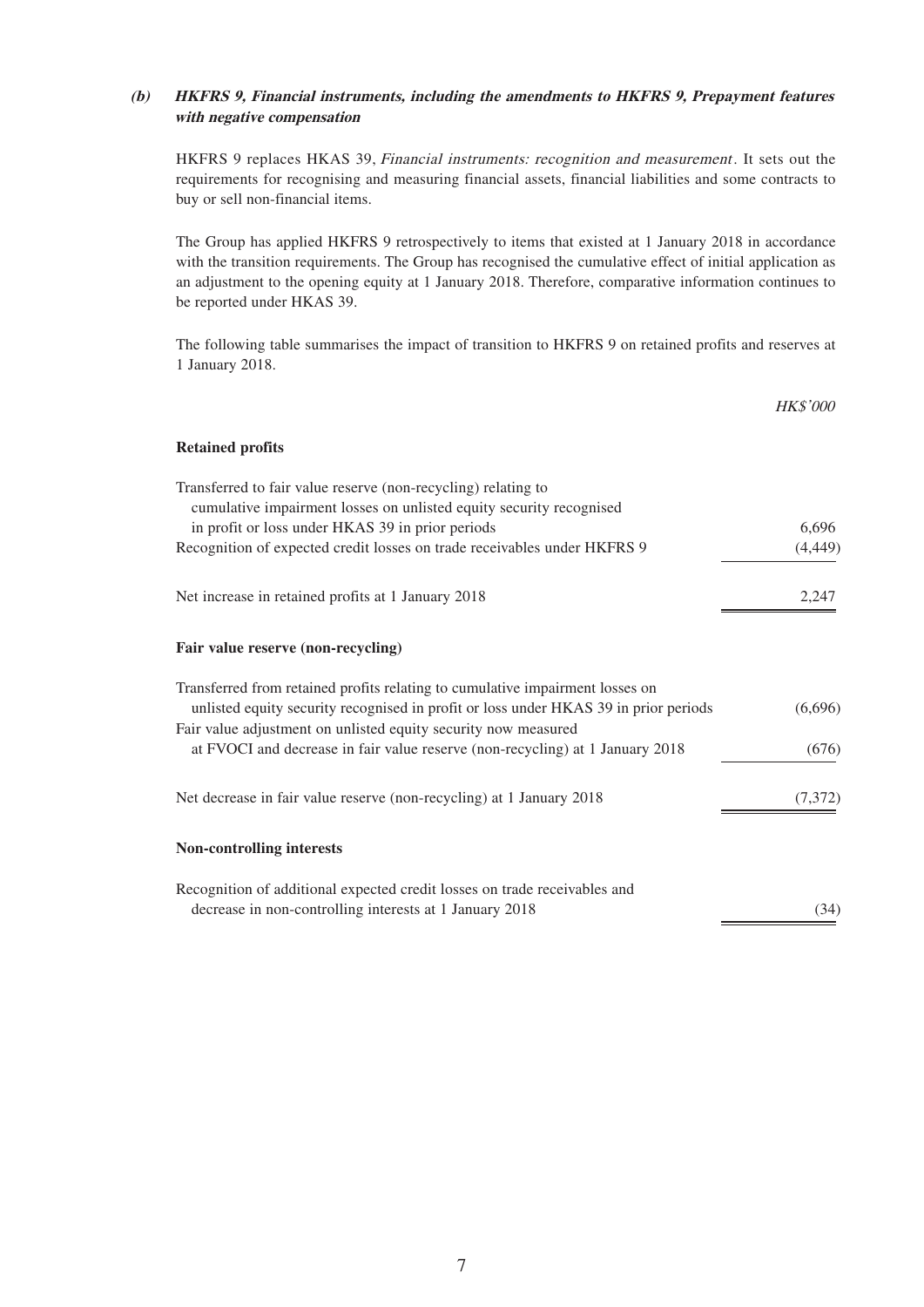Further details of the nature and effect of the changes to previous accounting policies and the transition approach are set out below:

### (i) Classification of financial assets and financial liabilities

HKFRS 9 categories financial assets into three principal classification categories: measured at amortised cost, at fair value through other comprehensive income ("FVOCI") and at fair value through profit or loss ("FVPL"). These supersede HKAS 39's categories of held-to-maturity investments, loans and receivables, available-for-sale financial assets and financial assets measured at FVPL. The classification of financial assets under HKFRS 9 is based on the business model under which the financial asset is managed and its contractual cash flow characteristics.

Non-equity investments held by the Group are classified into one of the following measurement categories:

- amortised cost, if the investment is held for the collection of contractual cash flows which represent solely payments of principal and interest. Interest income from the investment is calculated using the effective interest method;
- FVOCI recycling, if the contractual cash flows of the investment comprise solely payments of principal and interest and the investment is held within a business model whose objective is achieved by both the collection of contractual cash flows and sale. Changes in fair value are recognised in other comprehensive income, except for the recognition in profit or loss of expected credit losses, interest income (calculated using the effective interest method) and foreign exchange gains and losses. When the investment is derecognised, the amount accumulated in other comprehensive income is recycled from equity to profit or loss; or
- FVPL, if the investment does not meet the criteria for being measured at amortised cost or FVOCI (recycling). Changes in the fair value of the investment (including interest) are recognised in profit or loss.

An investment in equity securities is classified as FVPL unless the equity investment is not held for trading purposes and on initial recognition of the investment the Group makes an election to designate the investment at FVOCI (non-recycling) such that subsequent changes in fair value are recognised in other comprehensive income. Such elections are made on an instrument-by-instrument basis, but may only be made if the investment meets the definition of equity from the issuer's perspective. Where such an election is made, the amount accumulated in other comprehensive income remains in the fair value reserve (non-recycling) until the investment is disposed of. At the time of disposal, the amount accumulated in the fair value reserve (non-recycling) is transferred to retained profits. It is not recycled through profit or loss. Dividends from an investment in equity securities, irrespective of whether classified as at FVPL or FVOCI (non-recycling), are recognised in profit or loss as other income.

Under HKFRS 9, derivatives embedded in contracts where the host is a financial asset in the scope of the standard are not separated from the host. Instead, the hybrid instrument as a whole is assessed for classification.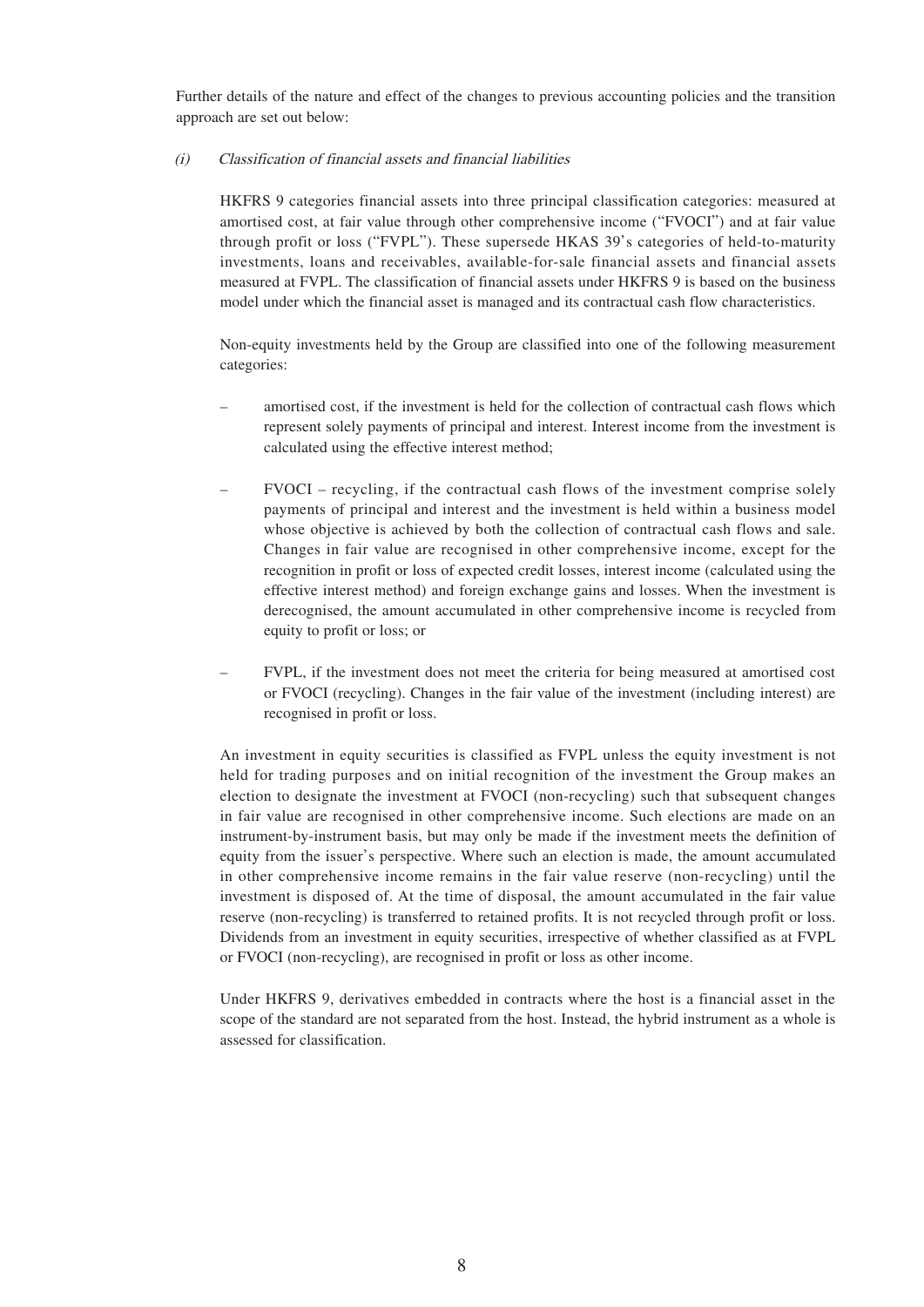The following table shows the original measurement categories for each class of the Group's financial assets under HKAS 39 and reconciles the carrying amounts of those financial assets determined in accordance with HKAS 39 to those determined in accordance with HKFRS 9.

|                                                                      | HKAS <sub>39</sub><br>carrying<br>amount at<br>31 December |                                     |                                  | <b>HKFRS 9</b><br>carrying amount<br>at 1 January |
|----------------------------------------------------------------------|------------------------------------------------------------|-------------------------------------|----------------------------------|---------------------------------------------------|
|                                                                      | 2017<br>HK\$'000                                           | <b>Reclassification</b><br>HK\$'000 | <b>Remeasurement</b><br>HK\$'000 | 2018<br>HK\$'000                                  |
| <b>Financial assets carried at</b><br>amortised cost                 |                                                            |                                     |                                  |                                                   |
| Cash and cash equivalents                                            | 316,739                                                    |                                     |                                  | 316,739                                           |
| Time deposits                                                        | 76,470                                                     |                                     |                                  | 76,470                                            |
| Trade and other receivables                                          | 654,531                                                    |                                     | (4, 483)                         | 650,048                                           |
| Long-term receivables                                                | 17,953                                                     |                                     |                                  | 17,953                                            |
|                                                                      | 1,065,693                                                  |                                     | (4, 483)                         | 1,061,210                                         |
| <b>Financial assets measured at</b><br><b>FVOCI</b> (non-recyclable) |                                                            |                                     |                                  |                                                   |
| Unlisted equity security (note $(i)$ )                               |                                                            | 5,650                               | (676)                            | 4,974                                             |
| Financial assets measured at<br><b>FVOCI</b> (recyclable)            |                                                            |                                     |                                  |                                                   |
| Unlisted debt securities (note (ii))                                 |                                                            | 8,484                               |                                  | 8,484                                             |
| Financial assets carried at FVPL                                     |                                                            |                                     |                                  |                                                   |
| Structured debt security (note (iii))                                | 7,644                                                      |                                     |                                  | 7,644                                             |
| <b>Financial assets classified as</b><br>available-for-sale under    |                                                            |                                     |                                  |                                                   |
| HKAS 39 (notes (i), (ii))                                            | 14,134                                                     | (14, 134)                           |                                  |                                                   |

Notes:

- (i) Under HKAS 39, unlisted equity security not held for trading was classified as available-for-sale financial asset. This unlisted equity security is classified as at FVPL under HKFRS 9, unless it is eligible for and designated at FVOCI by the Group. At 1 January 2018, the Group designated its investment in a Korean private company at FVOCI (non-recycling), as the investment is held for strategic purposes.
- (ii) Under HKAS 39, investments in debt securities were classified as available-for-sale financial assets. They are classified as FVOCI (recycling) under HKFRS 9.
- (iii) Structured debt security was classified as financial assets at FVPL under HKAS 39. This asset continues to be measured at FVPL under HKFRS 9.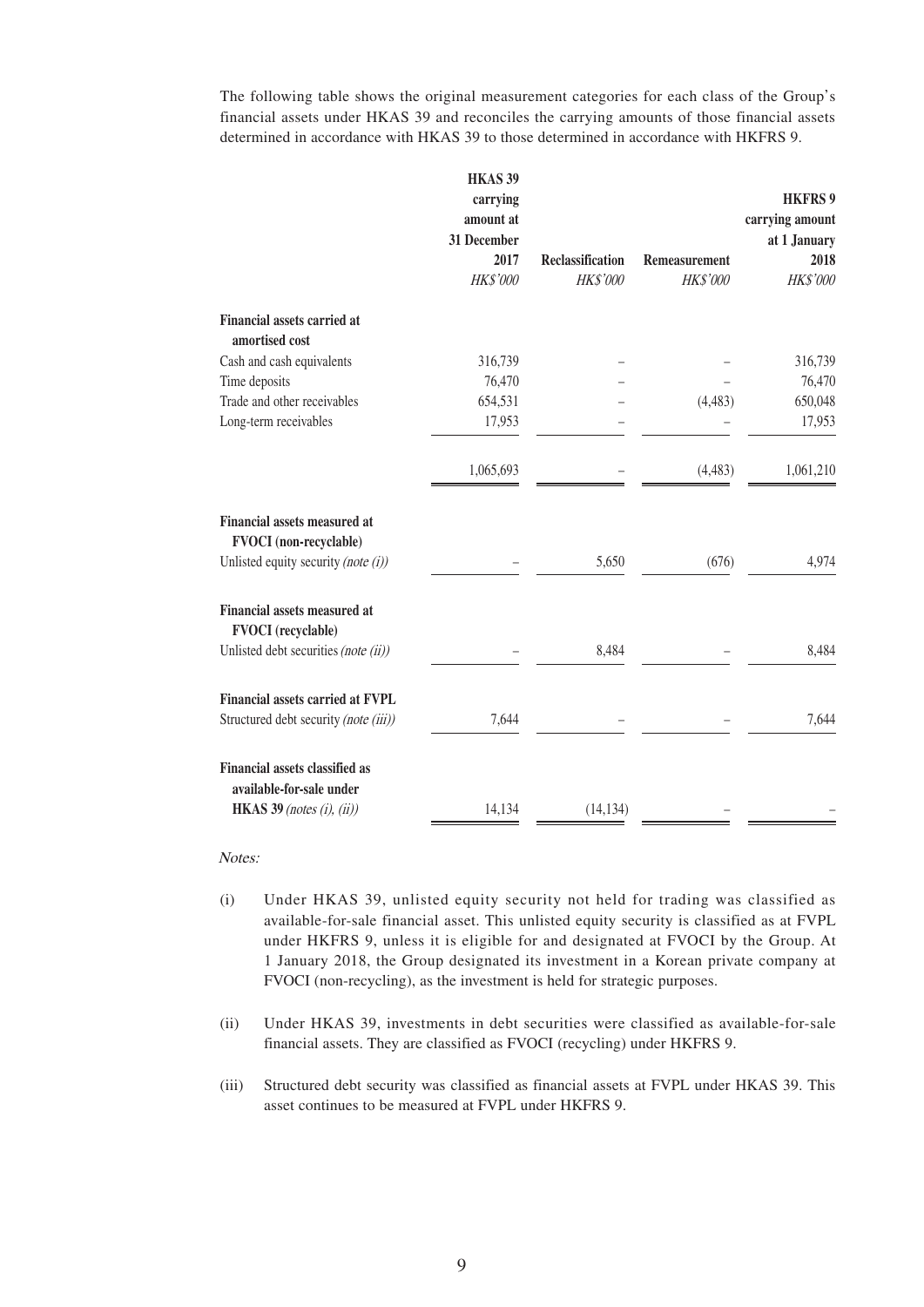The measurement categories for all financial liabilities remain the same.

The carrying amounts for all financial liabilities at 1 January 2018 have not been impacted by the initial application of HKFRS 9.

The Group did not designate or de-designate any financial asset or financial liability at FVPL at 1 January 2018.

#### (ii) Credit losses

HKFRS 9 replaces the "incurred loss" model in HKAS 39 with the expected credit loss ("ECL") model. The ECL model requires an ongoing measurement of credit risk associated with a financial asset and therefore recognises ECLs earlier than under the "incurred loss" accounting model in HKAS 39.

The Group applies the new ECL model to the following items:

- financial assets measured at amortised cost (including cash and cash equivalents and trade and other receivables); and
- debt securities measured at FVOCI (recycling).

Financial assets measured at fair value, including unlisted equity security designated at FVOCI (non-recycling), and structured debt security designated at FVPL, are not subject to the ECL assessment.

#### Measurement of ECLs

ECLs are a probability-weighted estimate of credit losses. Credit losses are measured as the present value of all expected cash shortfalls (i.e. the difference between the cash flows due to the Group in accordance with the contract and the cash flows that the Group expects to receive).

The expected cash shortfalls are discounted using the following discount rates where the effect of discounting is material:

- Trade and other receivables: effective interest determined at initial recognition or an approximation thereof; and
- Variable rate financial assets: current interest rate.

The maximum period considered when estimating ECLs is the maximum contractual period over which the Group is exposed to credit risk.

In measuring ECLs, the Group takes into account reasonable and supportable information that is available without undue cost or effort. This includes information about past events, current conditions and forecasts of future economic conditions.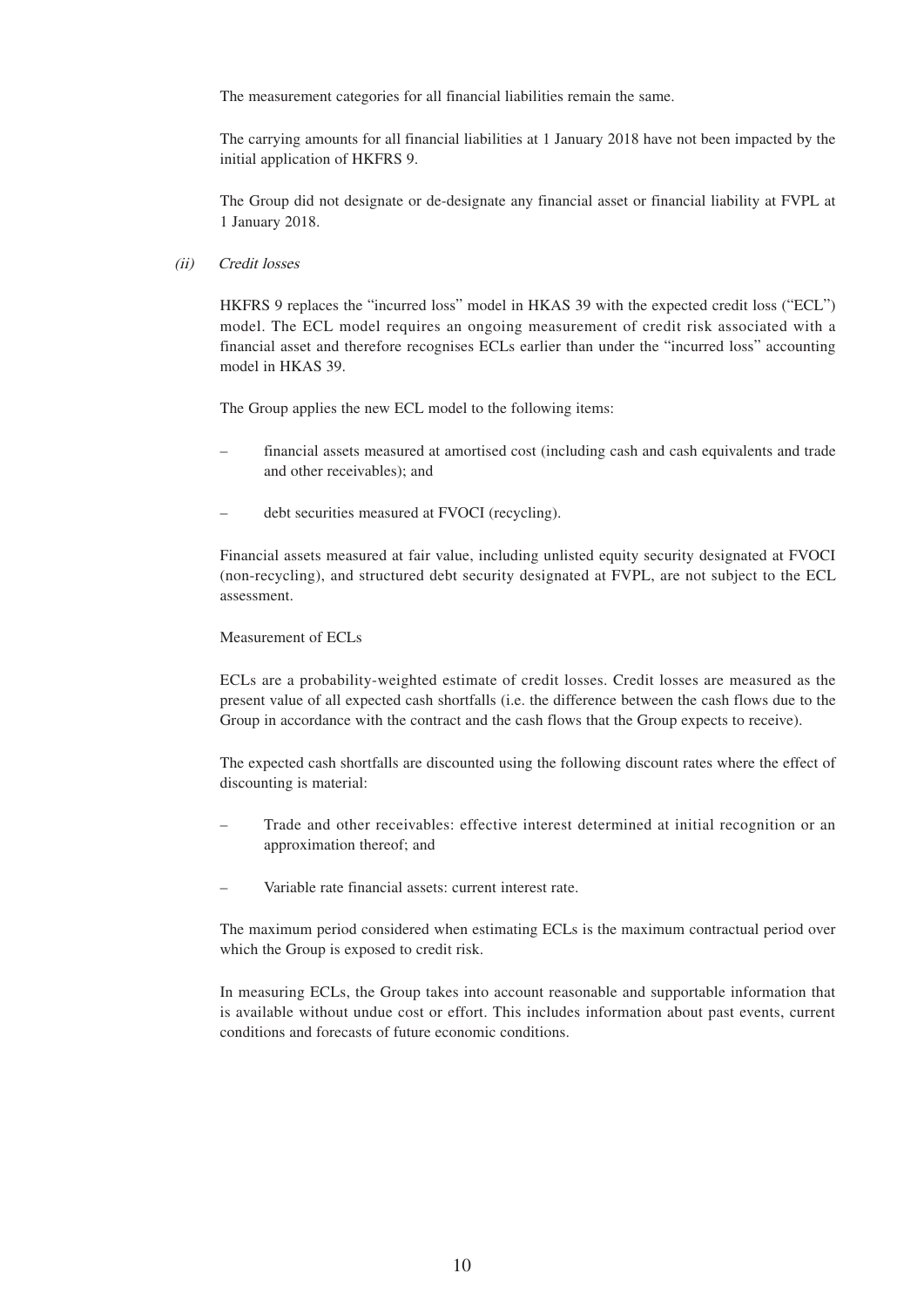ECLs are measured on either of the following bases:

- 12-month ECLs: these are losses that are expected to result from possible default events within the 12 months after the reporting date; and
- lifetime ECLs: these are losses that are expected to result from all possible default events over the expected lives of the items to which the ECL model applies.

Loss allowances for trade receivables are always measured at an amount equal to lifetime ECLs. ECLs on these financial assets are estimated using a provision matrix based on the Group's historical credit loss experience, adjusted for factors that are specific to the debtors and an assessment of both the current and forecast general economic conditions at the reporting date.

For all other financial instruments, the Group recognises a loss allowance equal to 12-month ECLs unless there has been a significant increase in credit risk of the financial instrument since initial recognition, in which case the loss allowance is measured at an amount equal to lifetime ECLs.

#### Significant increases in credit risk

In assessing whether the credit risk of a financial instrument has increased significantly since initial recognition, the Group compares the risk of default occurring on the financial instrument assessed at the reporting date with that assessed at the date of initial recognition. The Group considers both quantitative and qualitative information that is reasonable and supportable, including historical experience and forward-looking information that is available without undue cost or effort.

In particular, the following information is taken into account when assessing whether credit risk has increased significantly since initial recognition;

- an actual or expected significant deterioration in a financial instrument's external or internal credit rating (if available);
- an actual or expected significant deterioration in the operating results of the debtor; and
- existing or forecast changes in the technological, market, economic or legal environment that have a significant adverse effect on the debtor's ability to meet its obligation to the Group.

Depending on the nature of the financial instruments, the assessment of a significant increase in credit risk is performed on either an individual basis or a collective basis. When the assessment is performed on a collective basis, the financial instruments are grouped based on shared credit risk characteristics, such as past due status and credit risk ratings.

ECLs are remeasured at each reporting date to reflect changes in the financial instrument's credit risk since initial recognition. Any change in the ECL amount is recognised as an impairment gain or loss in profit or loss. The Group recognises an impairment gain or loss for all financial instrument with a corresponding adjustment to their carrying amount through a loss allowance account, except for investments in debt securities that are measured at FVOCI (recycling), for which the loss allowance is recognised in other comprehensive income and accumulated in the fair value reserve (recycling).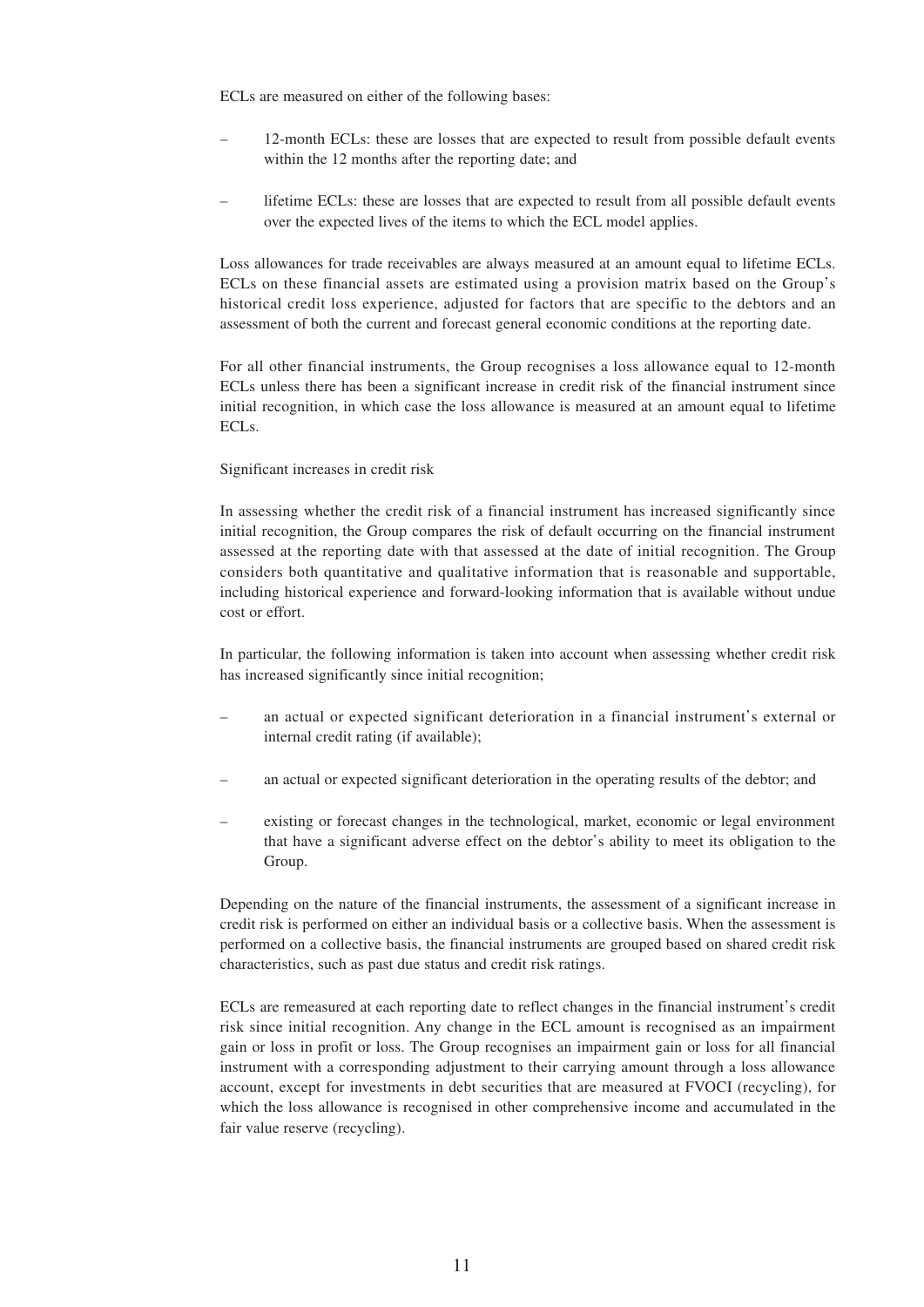Basis of calculation of interest income on credit-impaired financial assets

Interest income is calculated based on the gross carrying amount of the financial asset unless the financial asset is credit-impaired, in which case interest income is calculated based on the amortised cost (i.e. the gross carrying amount less loss allowance) of the financial asset.

At each reporting date, the Group assesses whether a financial asset is credit-impaired. A financial asset is credit-impaired when one or more events that have a detrimental impact on the estimated future cash flows of the financial asset have occurred.

Evidence that a financial asset is credit-impaired includes the following observable events:

- significant financial difficulties of the debtor;
- a breach of contract, such as a default or delinquency in interest or principal payments;
- it becoming probable that the borrower will enter into bankruptcy or other financial reorganisation;
- significant changes in the technological, market, economic or legal environment that have an adverse effect on the debtor; or
- the disappearance of an active market for a security because of financial difficulties of the issuer.

#### Write-off policy

The gross carrying amount of a financial asset is written off (either partially or in full) to the extent that there is no realistic prospect of recovery. This is generally the case when the Group determines that the debtor does not have assets or sources of income that could generate sufficient cash flows to repay the amounts subject to the write-off.

Subsequent recoveries of an asset that was previously written off are recognised as a reversal of impairment in profit or loss in the period in which the recovery occurs.

#### Opening balance adjustment

As a result of this change in accounting policy, the Group has recognised additional ECLs amounting to HK\$4,483,000, which decreased retained profits by HK\$4,449,000 and non-controlling interests by HK\$34,000 at 1 January 2018.

The following table reconciles the closing loss allowance determined in accordance with HKAS 39 as at 31 December 2017 with the opening loss allowance determined in accordance with HKFRS 9 as at 1 January 2018.

|                                                                                                             | <b>HK\$'000</b> |
|-------------------------------------------------------------------------------------------------------------|-----------------|
| Loss allowance at 31 December 2017 under HKAS 39<br>Additional credit loss recognised at 1 January 2018 on: | 1.104           |
| - Trade receivables                                                                                         | 4.483           |
| Loss allowance at 1 January 2018 under HKFRS 9                                                              | 5.587           |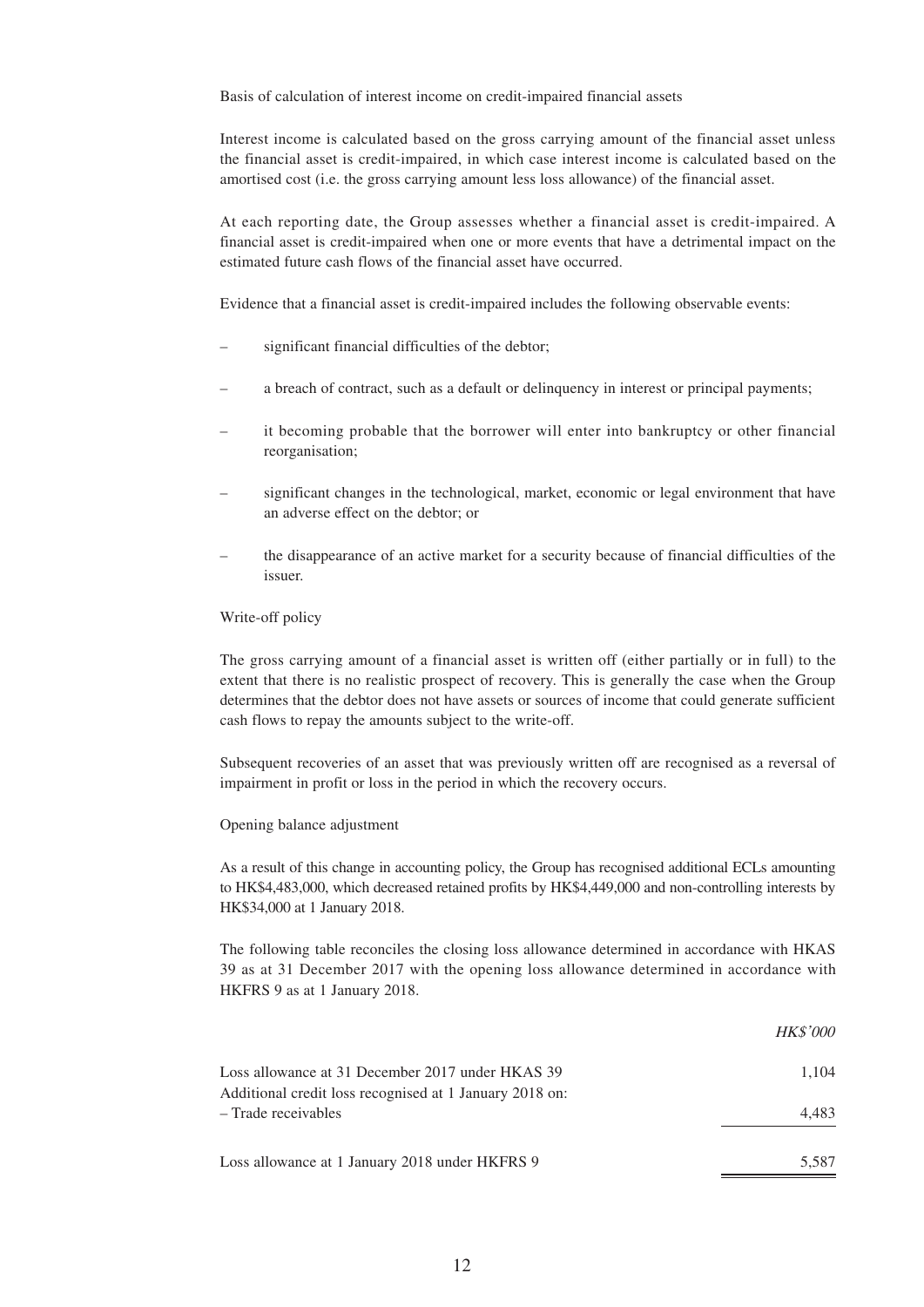### (iii) Transition

Changes in accounting policies resulting from the adoption of HKFRS 9 have been applied retrospectively, except as described below:

- Information relating to comparative periods has not been restated. Differences in the carrying amounts of financial assets resulting from the adoption of HKFRS 9 are recognised in retained profits and reserves as at 1 January 2018. Accordingly, the information presented for 2017 continues to be reported under HKAS 39 and thus may not be comparable with the current period.
- The following assessments have been made on the basis of the facts and circumstances that existed at 1 January 2018 (the date of initial application of HKFRS 9 by the Group):
	- the determination of the business model within which a financial asset is held; and
	- the designation of an investment in unlisted equity security not held for trading to be classified as at FVOCI (non-recycling).
- If, at the date of initial application, the assessment of whether there has been a significant increase in credit risk since initial recognition would have involved undue cost or effort, a lifetime ECL has been recognised for that financial instrument.

### **(c) HKFRS 15, Revenue from contracts with customers**

HKFRS 15 establishes a comprehensive framework for recognising revenue and some costs from contracts with customers. HKFRS 15 replaces HKAS 18, Revenue, which covered revenue arising from sale of goods and rendering of services, and HKAS 11, Construction contracts, which specified the accounting for construction contracts.

Further details of the nature and effect of the changes on previous accounting policies are set out below:

### (i) Timing of revenue recognition

Previously, revenue arising from sale of goods was generally recognised at a point in time when the risks and rewards of ownership of the goods had passed to the customers.

Under HKFRS 15, revenue is recognised when the customer obtains control of the promised good or service in the contract. This may be at a single point in time or over time. HKFRS 15 identifies the following three situations in which control of the promised good or service is regarded as being transferred over time:

- A. When the customer simultaneously receives and consumes the benefits provided by the entity's performance, as the entity performs;
- B. When the entity's performance creates or enhances an asset (for example work in progress) that the customer controls as the asset is created or enhanced;
- C. When the entity's performance does not create an asset with an alternative use to the entity and the entity has an enforceable right to payment for performance completed to date.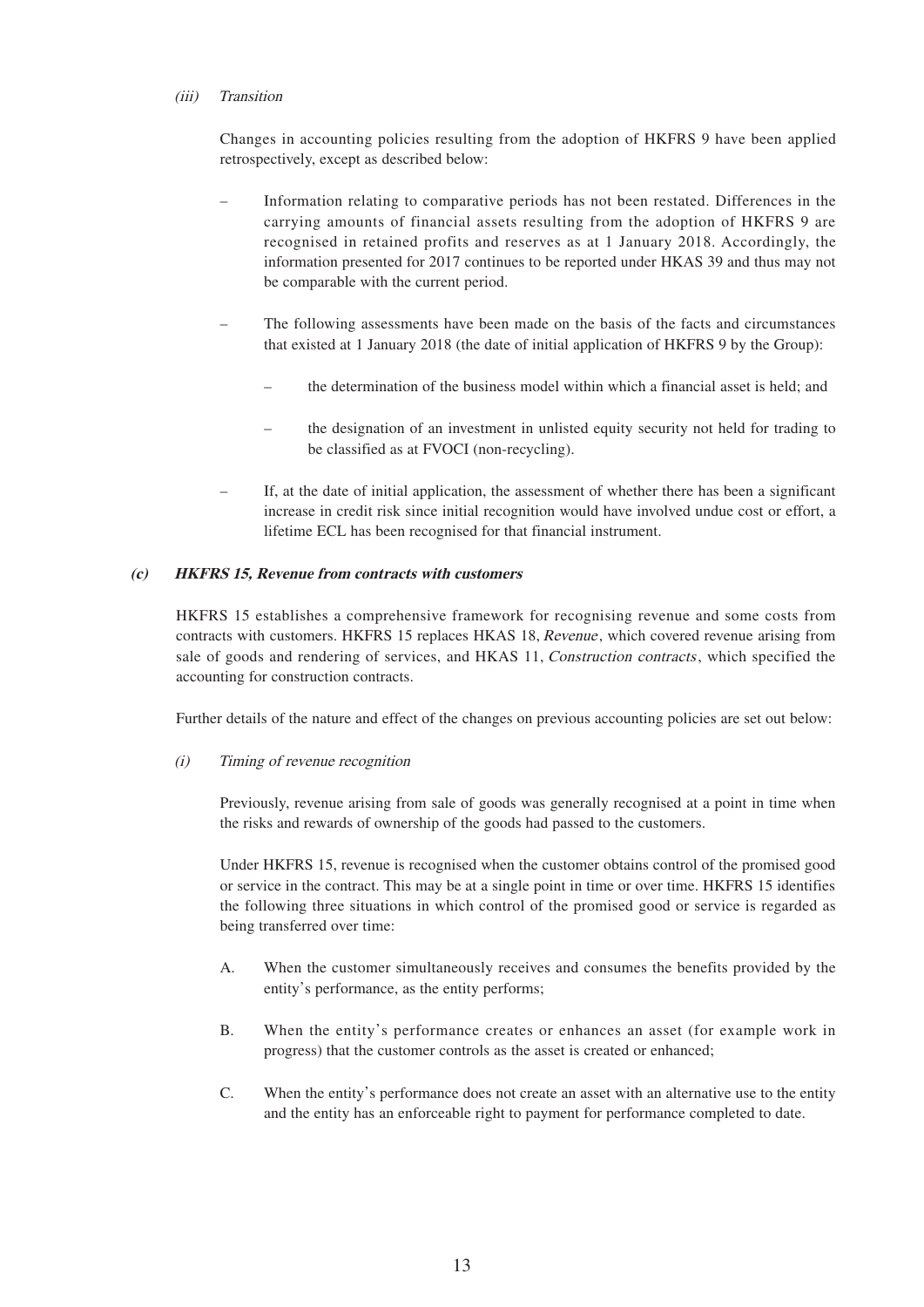If the contract terms and the entity's activities do not fall into any of these 3 situations, then under HKFRS 15 the entity recognises revenue for the sale of that good or service at a single point in time, being when control has passed. Transfer of risks and rewards of ownership is only one of the indicators that is considered in determining when the transfer of control occurs.

The adoption of HKFRS 15 does not have a significant impact on when the Group recognises revenue from sale of goods.

### (ii) Significant financing component

HKFRS 15 requires an entity to adjust the transaction price for the time value of money when a contract contains a significant financing component, regardless of whether the payments from customers are received significantly in advance of revenue recognition or significantly deferred. There has been no impact on the Group as a result of this change in policy.

### **3. Revenue and segment reporting**

The Group manages its businesses by divisions, which are organised by a mixture of both business lines and geography. In a manner consistent with the way in which information is reported internally to the Group's most senior executive management for the purposes of resource allocation and performance assessment, the Group has identified three reportable segments. No operating segments have been aggregated to form the following reportable segments.

### **(a) Disaggregation of revenue**

Disaggregation of revenue from contracts with customers by major products or service lines and geographical location of customers is as follows:

|                                      | Six months ended 30 June |                 |  |
|--------------------------------------|--------------------------|-----------------|--|
|                                      | 2018                     | 2017            |  |
|                                      | <b>HK\$'000</b>          | <b>HK\$'000</b> |  |
| Revenue from sales of goods within   |                          |                 |  |
| the scope of HKFRS 15                |                          |                 |  |
| Disaggregated by major product lines |                          |                 |  |
| - Plush stuffed toys                 | 673,736                  | 629,424         |  |
| - Plastic figures                    | 698,855                  | 497,737         |  |
| - Ride-on toys                       | 25,575                   | 26,883          |  |
|                                      | 1,398,166                | 1,154,044       |  |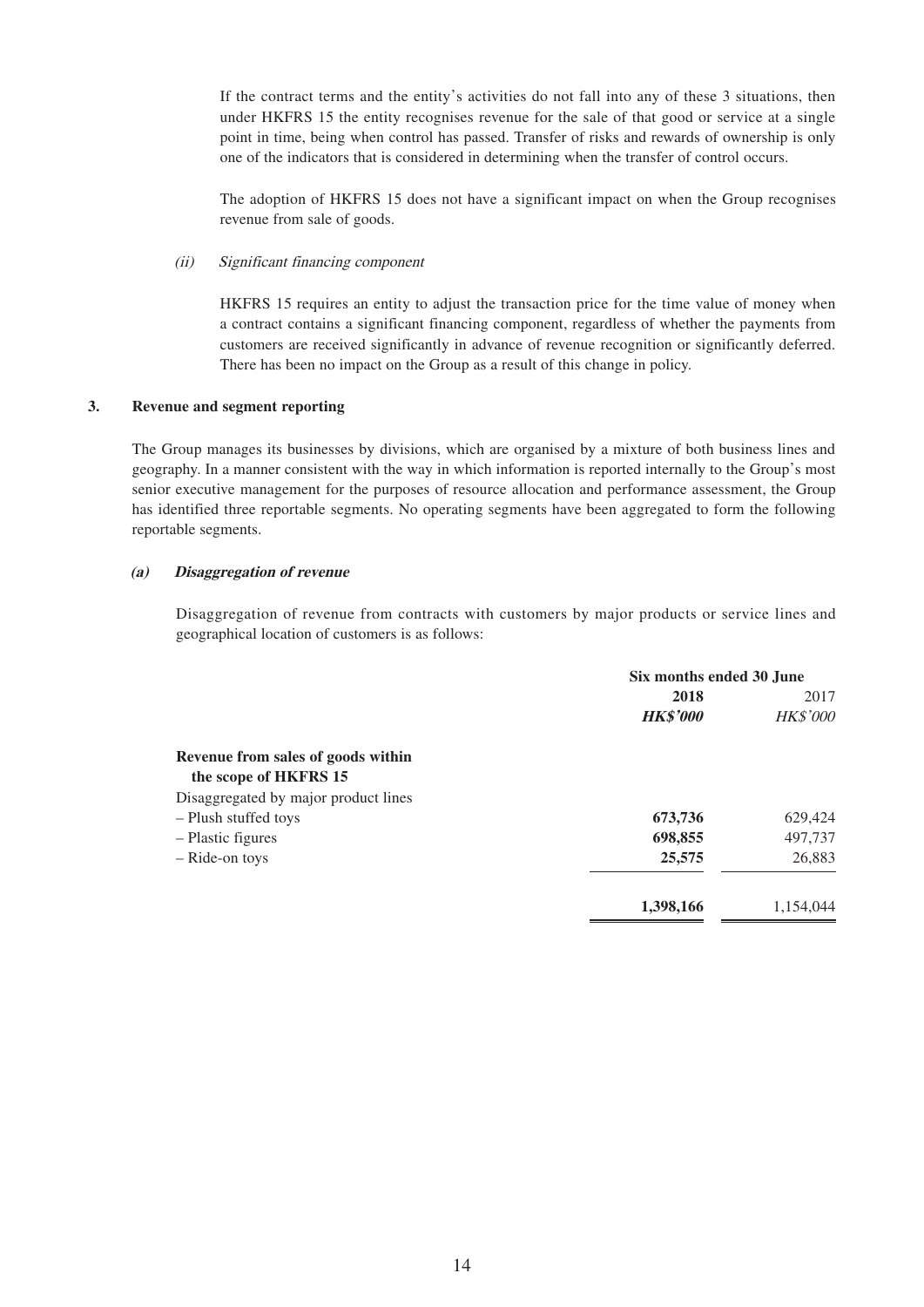|                                                     | Six months ended 30 June |           |  |
|-----------------------------------------------------|--------------------------|-----------|--|
|                                                     | 2018                     | 2017      |  |
|                                                     | <b>HK\$'000</b>          | HK\$'000  |  |
| Disaggregated by geographical location of customers |                          |           |  |
| - Hong Kong (place of domicile)                     | 23,419                   | 22,935    |  |
| - North America                                     | 903,074                  | 686,185   |  |
| - Japan                                             | 327,797                  | 330,072   |  |
| - Europe                                            | 49,403                   | 62,855    |  |
| $-$ The PRC                                         | 38,286                   | 15,286    |  |
| $-$ Vietnam                                         | 26,556                   | 26,315    |  |
| – Korea                                             | 28,276                   | 9,181     |  |
| – Other countries                                   | 1,355                    | 1,215     |  |
|                                                     | 1,398,166                | 1,154,044 |  |

#### **(b) Information about profit or loss, assets and liabilities**

Disaggregation of revenue from information regarding the Group's reportable segments as provided to the Group's most senior executive management for the purposes of resource allocation and assessment of segment performance for the period is set out below.

|                                                       | Plush stuffed toys |                 |                 | <b>Plastic figures</b> |                 | Ride-on toys    |                 | <b>Total</b>    |  |
|-------------------------------------------------------|--------------------|-----------------|-----------------|------------------------|-----------------|-----------------|-----------------|-----------------|--|
|                                                       | 2018               | 2017            | 2018            | 2017                   | 2018            | 2017            | 2018            | 2017            |  |
|                                                       | <b>HK\$'000</b>    | <b>HK\$'000</b> | <b>HK\$'000</b> | <b>HK\$'000</b>        | <b>HK\$'000</b> | <b>HK\$'000</b> | <b>HK\$'000</b> | <b>HK\$'000</b> |  |
| For the six months ended 30 June                      |                    |                 |                 |                        |                 |                 |                 |                 |  |
| Revenue from external                                 |                    |                 |                 |                        |                 |                 |                 |                 |  |
| customers                                             | 673,736            | 629,424         | 698,855         | 497,737                | 25,575          | 26,883          | 1,398,166       | 1,154,044       |  |
| Inter-segment revenue                                 | 15,760             | 11,068          | 4,719           | 1,445                  | 7,477           | 276             | 27,956          | 12,789          |  |
| Reportable segment revenue                            | 689,496            | 640.492         | 703,574         | 499.182                | 33,052          | 27.159          | 1,426,122       | 1,166,833       |  |
| Reportable segment profit/(loss)<br>(adjusted EBITDA) | 92,189             | 87,144          | 92,052          | 103,941                | (14,061)        | (1,113)         | 170,180         | 189,972         |  |
| Impairment on other property,<br>plant and equipment  | (1,394)            |                 |                 |                        | (2,882)         |                 | (4,276)         |                 |  |
| As at 30 June/31 December                             |                    |                 |                 |                        |                 |                 |                 |                 |  |
| <b>Reportable segment assets</b>                      | 1,349,714          | 1,016,266       | 960,591         | 922,444                | 72,338          | 68,478          | 2,382,643       | 2,007,188       |  |
| Reportable segment liabilities                        | 234,804            | 219.982         | 298,708         | 267,414                | 197,439         | 177,268         | 730,951         | 664.664         |  |

The measure used for reporting segment profit/(loss) is "adjusted EBITDA" i.e. "adjusted earnings before interest, taxes, depreciation and amortisation", where "interest" is regarded as including investment income and "depreciation and amortisation" is regarded as including impairment losses on non-current assets. To arrive at the adjusted EBITDA, the Group's earnings are further adjusted for items not specifically attributed to individual segments, such as directors' and auditors' remuneration and other head office or corporate administration costs.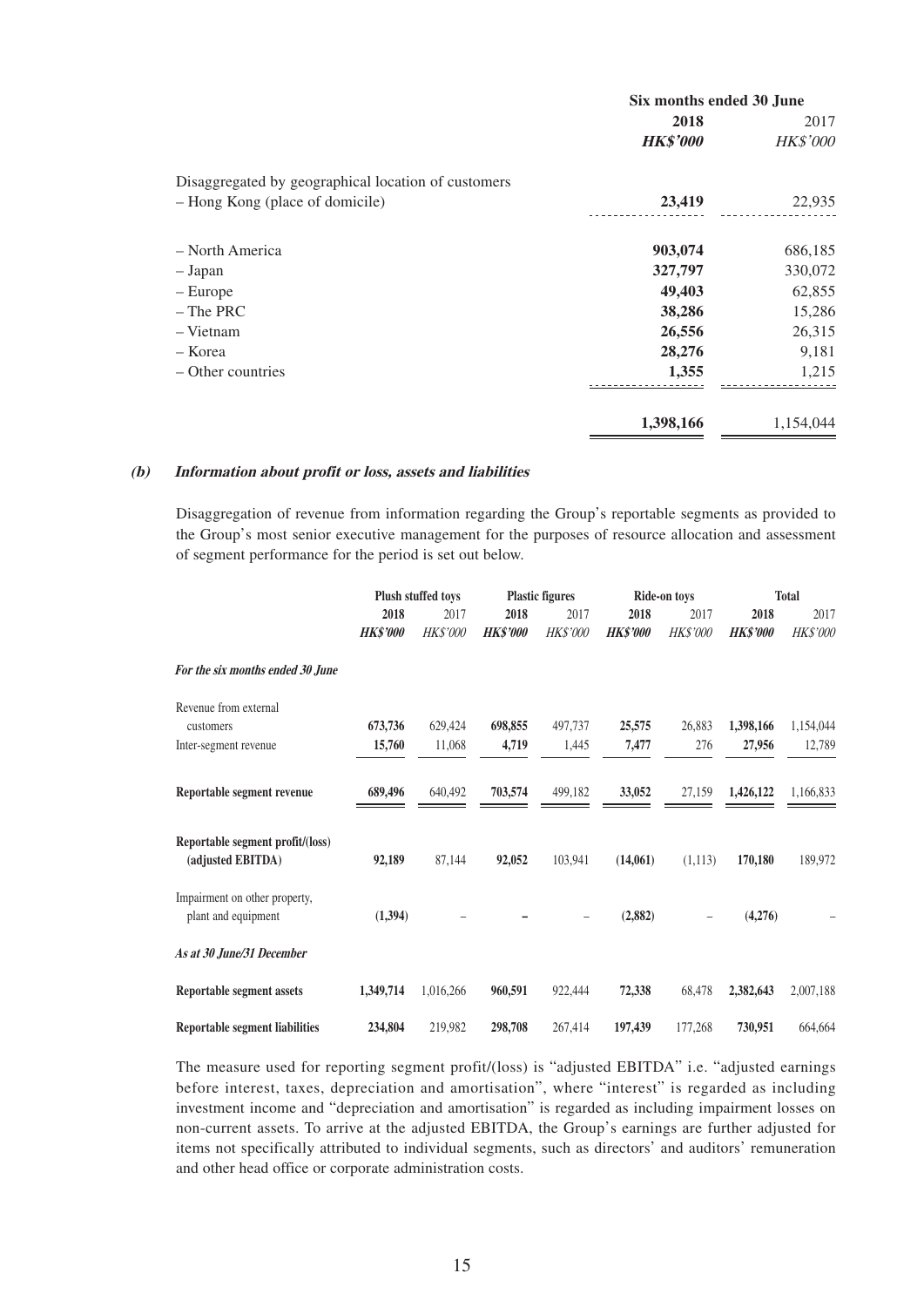### **(c) Reconciliations of reportable segment profit or loss**

|                                                        | Six months ended 30 June |                 |  |
|--------------------------------------------------------|--------------------------|-----------------|--|
|                                                        | 2018                     | 2017            |  |
|                                                        | <b>HK\$'000</b>          | <b>HK\$'000</b> |  |
| Reportable segment profit                              | 170,180                  | 189,972         |  |
| Interest income                                        | 4,573                    | 3.169           |  |
| Depreciation and amortisation                          | (44, 655)                | (27, 935)       |  |
| Finance costs                                          | (1,137)                  | (222)           |  |
| Impairment loss on other property, plant and equipment | (4,276)                  |                 |  |
| Unallocated head office and corporate expenses         | (16,259)                 | (14, 184)       |  |
| Consolidated profit before taxation                    | 108,426                  | 150,800         |  |

### **4. Profit before taxation**

Profit before taxation is arrived at after charging/(crediting):

|                                                            | Six months ended 30 June |                 |
|------------------------------------------------------------|--------------------------|-----------------|
|                                                            | 2018                     | 2017            |
|                                                            | <b>HK\$'000</b>          | <b>HK\$'000</b> |
| (a)<br><b>Finance costs</b>                                |                          |                 |
| Interest expense on bank borrowings                        | 1,137                    | 222             |
| <b>Other items</b><br>(b)                                  |                          |                 |
| Amortisation of land lease premium                         | 1,161                    | 974             |
| Depreciation                                               | 43,494                   | 26,961          |
| Operating lease charges: minimum lease payments            |                          |                 |
| in respect of property rentals                             | 13,749                   | 12,649          |
| Inventories write-down                                     | 3,563                    | 940             |
| Reversal of write-down of inventories                      | (1,552)                  | (3, 135)        |
| Bank interest income                                       | (4,231)                  | (2,708)         |
| Interest income from other financial assets                | (342)                    | (461)           |
| Net realised and unrealised loss on other financial assets |                          | 421             |
| Net loss on disposal of other financial assets             | 241                      |                 |
| Net loss/(gain) on disposal of other property,             |                          |                 |
| plant and equipment                                        | 442                      | (251)           |
| Impairment loss on other property, plant and equipment     | 4,276                    |                 |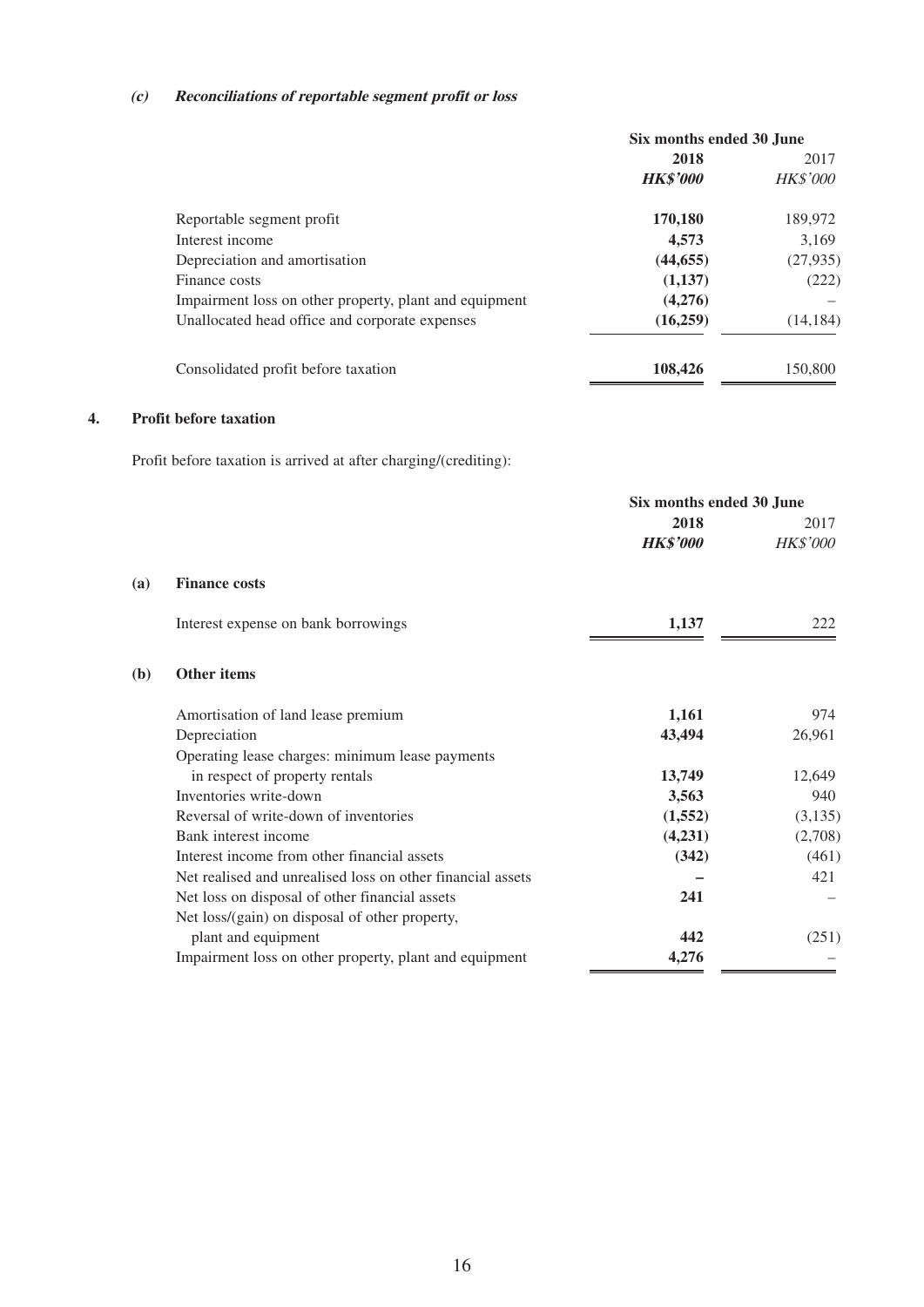### **5. Income tax**

|                                     | Six months ended 30 June |                 |
|-------------------------------------|--------------------------|-----------------|
|                                     | 2018                     | 2017            |
|                                     | <b>HK\$'000</b>          | <b>HK\$'000</b> |
| Current tax – Hong Kong Profits Tax | 10,789                   | 11,860          |
| Current tax – Outside Hong Kong     | 21,494                   | 16,691          |
| Deferred taxation                   | (2,361)                  | 167             |
|                                     | 29,922                   | 28.718          |

The provision for Hong Kong Profits Tax is calculated by applying the estimated annual effective tax rate of 16.5% (six months ended 30 June 2017: 16.5%) to the six months ended 30 June 2018. Taxation for subsidiaries outside Hong Kong is similarly calculated using the estimated annual effective rates of taxation that are expected to be applicable in the relevant countries.

Current tax outside Hong Kong for the six months ended 30 June 2018 includes withholding tax of HK\$4,479,000 paid on dividend income from a subsidiary (six months ended 30 June 2017: HK\$7,771,000).

### **6. Dividends**

#### **(a) Dividends payable to equity shareholders of the Company attributable to the interim period**

|                                                      |                 | Six months ended 30 June |  |
|------------------------------------------------------|-----------------|--------------------------|--|
|                                                      | 2018            | 2017                     |  |
|                                                      | <b>HK\$'000</b> | <b>HK\$'000</b>          |  |
| Interim dividend declared and paid after the interim |                 |                          |  |
| period of HK1 cent per ordinary share                |                 |                          |  |
| (six months ended 30 June 2017: HK1 cent per         |                 |                          |  |
| ordinary share)                                      | 6,769           | 6.769                    |  |

The interim dividend has not been recognised as a liability at the end of the reporting period.

### **(b) Dividends payable to equity shareholders of the Company attributable to the previous financial year, approved and paid during the following interim period**

|                                                           | Six months ended 30 June |                         |
|-----------------------------------------------------------|--------------------------|-------------------------|
|                                                           | 2018<br><b>HK\$'000</b>  | 2017<br><b>HK\$'000</b> |
|                                                           |                          |                         |
| Final dividend in respect of the previous financial year, |                          |                         |
| approved and paid during the following interim period,    |                          |                         |
| of HK3 cents per ordinary share (six months ended)        |                          |                         |
| 30 June 2017: HK3 cents per ordinary share)               | 20,306                   | 20,306                  |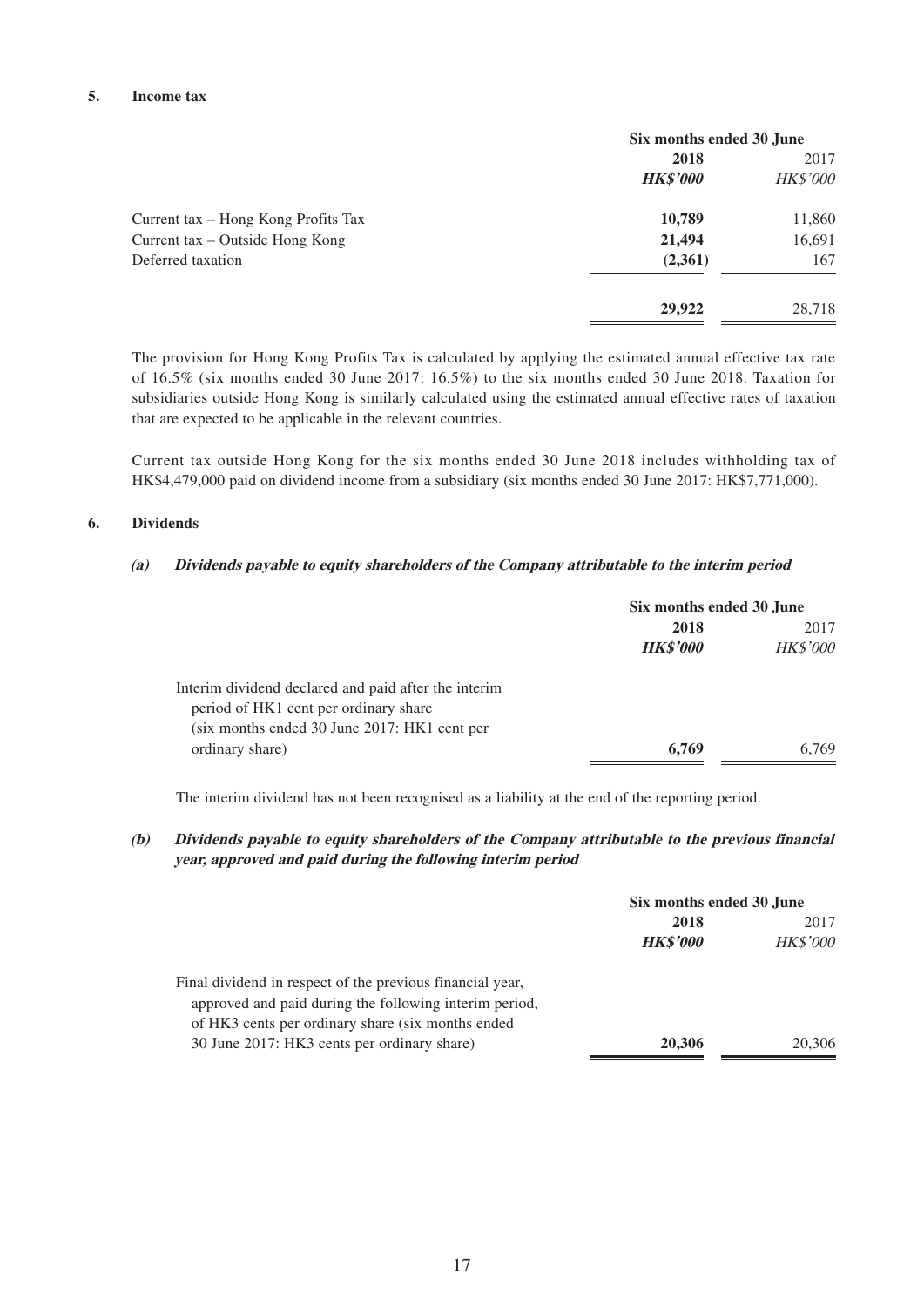### **7. Earnings per share**

### **(a) Basic earnings per share**

The calculation of basic earnings per share is based on the profit attributable to ordinary equity shareholders of the Company of HK\$83,650,000 (six months ended 30 June 2017: HK\$123,094,000) and the weighted average number of ordinary shares of 676,865,000 shares (six months ended 30 June 2017: 676,865,000 shares) in issue during the interim period.

### **(b) Diluted earnings per share**

The diluted earnings per share is the same as the basic earnings per share as there were no dilutive potential ordinary shares in existence during the six months ended 30 June 2018 and 2017.

### **8. Other financial assets**

|                                                                          | At 30 June      | At 31 December |
|--------------------------------------------------------------------------|-----------------|----------------|
|                                                                          | 2018            | 2017           |
|                                                                          | <b>HK\$'000</b> | HK\$'000       |
| <b>Non-current</b>                                                       |                 |                |
| Debt securities measured at FVOCI (recyclable) (note (ii))               | 1,532           |                |
| Unlisted equity security measured at FVOCI (non-recyclable) (note (iii)) | 7,085           |                |
| Available-for-sale financial assets                                      |                 |                |
| $-$ Debt securities – unlisted (note (ii))                               |                 | 8,484          |
| $-$ Equity security – unlisted (note (iii))                              |                 | 5,650          |
|                                                                          | 8,617           | 14,134         |
| <b>Current</b>                                                           |                 |                |
| Financial assets measured at FVPL                                        |                 |                |
| $-$ Structured debt security (notes (i) and (iv))                        |                 | 7,644          |
|                                                                          | 8,617           | 21,778         |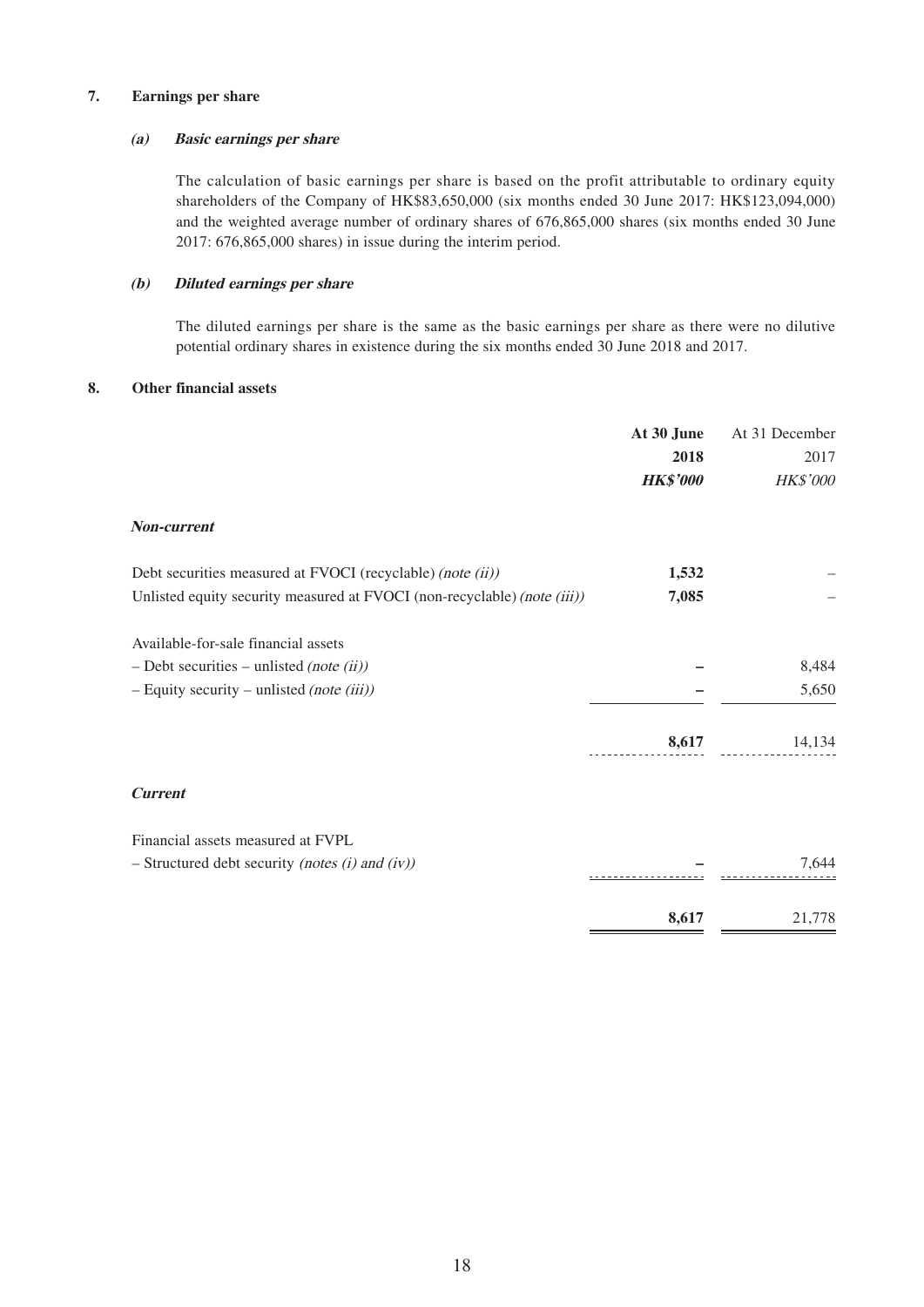### Notes:

- (i) Structured debt security as at 31 December 2017 represented a debt investment placed with an investment bank in Korea with fixed interest rate at 4.63% per annum and redeemable by the debt issuer on or after 30 January 2018. The security was redeemed during the period ended 30 June 2018.
- (ii) Debt securities represents an investment in bond amounting to HK\$1,532,000 (2017: HK\$1,582,000) with fixed interest rate at 3.95% per annum.

Available-for-sale debt securities – unlisted as at 31 December 2017 represented the debt securities mentioned above and an investment in perpetual bond amounting to HK\$6,902,000 with fixed interest rate at 5.88% per annum. The investment in perpetual bond was redeemed during the period ended 30 June 2018.

(iii) Unlisted equity security represents an investment in a Korean private company and is measured at FVOCI (non-recycling).

Prior to 1 January 2018, this unlisted equity security was classified as available-for-sale equity security and measured at cost less impairment loss.

(iv) Structured debt security is a hybrid instrument that includes non-derivative host contracts and embedded derivatives. Upon inception, the financial instrument is designated as FVPL with changes in fair value recognised in the consolidated statement of profit or loss.

### **9. Investment property, leasehold land and other property, plant and equipment**

During the six months ended 30 June 2018, the Group acquired items of leasehold land and other property, plant and equipment with a cost of HK\$307,791,000 (six months ended 30 June 2017: HK\$129,102,000). Items of other property, plant and equipment with a net book value of HK\$3,036,000 were disposed of during the six months ended 30 June 2018 (six months ended 30 June 2017: HK\$1,573,000), resulting in a net loss on disposal of HK\$442,000 (six months ended 30 June 2017: net gain on disposal of HK\$251,000).

### **10. Inventories**

During the six months ended 30 June 2018, HK\$1,552,000 (six months ended 30 June 2017: HK\$3,135,000) has been recognised as a reversal of write-down of inventories. The reversal arose upon utilisation, disposal or an increase in the estimated net realisable value of these inventories.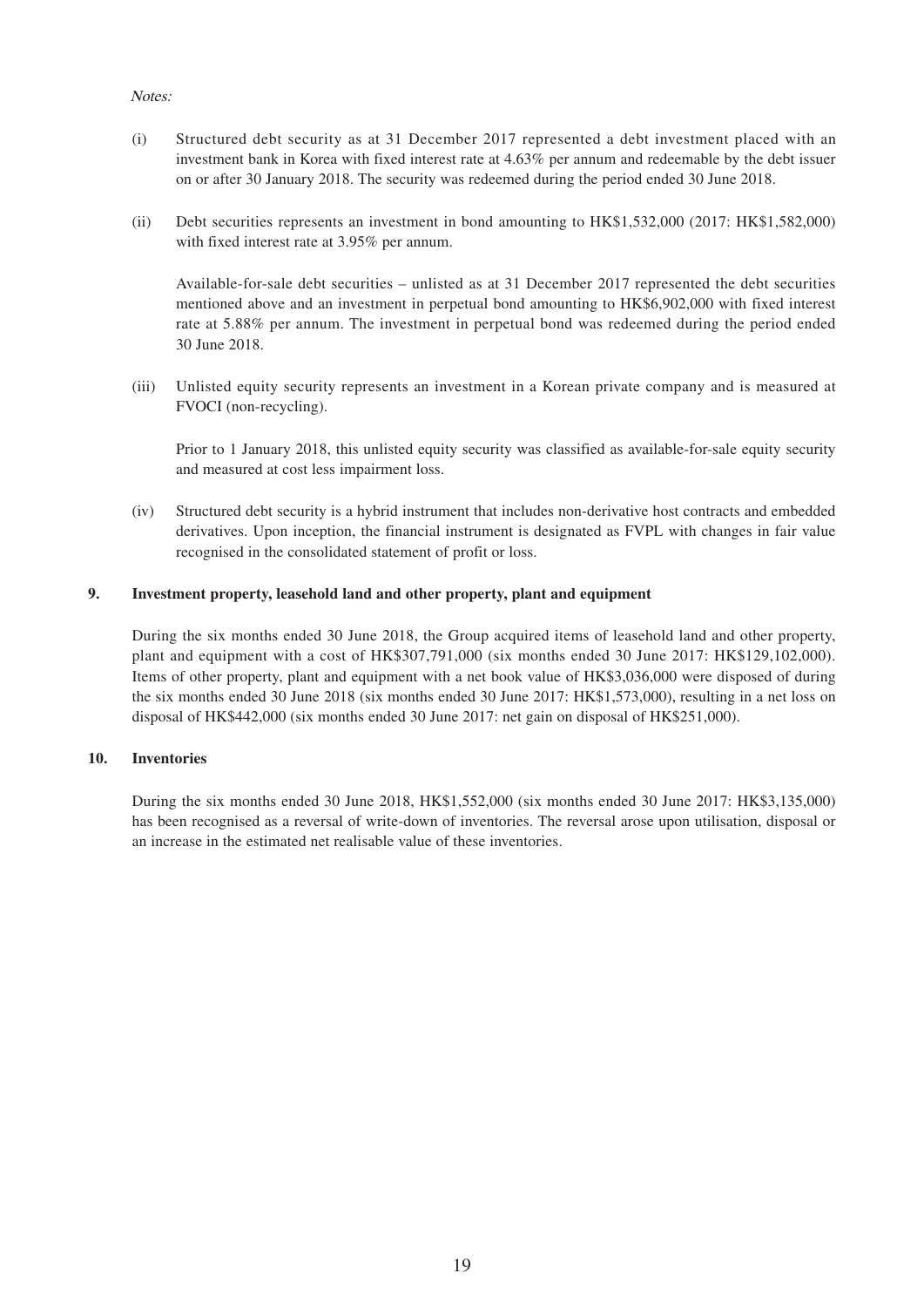### **11. Trade and other receivables**

As at 30 June 2018, the ageing analysis of trade debtors and bills receivable (which are included in trade and other receivables), based on the invoice date or date of revenue recognition (if earlier), and net of allowance for doubtful debts, is as follows:

|                                                      | At              | At              |
|------------------------------------------------------|-----------------|-----------------|
|                                                      | 30 June         | 31 December     |
|                                                      | 2018            | 2017            |
|                                                      | <b>HK\$'000</b> | <b>HK\$'000</b> |
| Within 1 month                                       | 240,954         | 215,610         |
| 1 to 2 months                                        | 111,895         | 143,598         |
| 2 to 3 months                                        | 30,918          | 100,178         |
| 3 to 4 months                                        | 9,842           | 31,852          |
| Over 4 months                                        | 15,636          | 14,162          |
| Trade debtors and bills receivable, net of allowance |                 |                 |
| for doubtful debts                                   | 409,245         | 505,400         |
| Other receivables and prepayments                    | 159,793         | 129,430         |
| Amounts due from related companies                   | 13,079          | 19,701          |
|                                                      | 582,117         | 654,531         |

Trade debtors and bills receivable are due within 30 to 60 days from the date of billing. Debtors with balances that are more than 3 months past due are requested to settle all outstanding balances before any further credit is granted.

### **12. Trade and other payables**

As at 30 June 2018, the ageing analysis of trade payables (which are included in trade and other payables), based on the due date, is as follows:

|                                                                | At              | At              |
|----------------------------------------------------------------|-----------------|-----------------|
|                                                                | 30 June         | 31 December     |
|                                                                | 2018            | 2017            |
|                                                                | <b>HK\$'000</b> | <b>HK\$'000</b> |
| Due within 1 month or on demand                                | 242,292         | 203,445         |
| Due after 1 month but within 3 months                          | 102,665         | 50,912          |
| Due after 3 months but within 6 months                         |                 | 491             |
| Trade payables                                                 | 344,957         | 254,848         |
| Receipt in advance                                             | 23,939          | 68,692          |
| Salary and welfare payables                                    | 130,948         | 134,333         |
| Value-added tax payable                                        | 5,155           | 3,805           |
| Payable for acquisition of other property, plant and equipment | 3,894           | 18,771          |
| Other payables and accruals                                    | 18,072          | 12,280          |
|                                                                | 526,965         | 492,729         |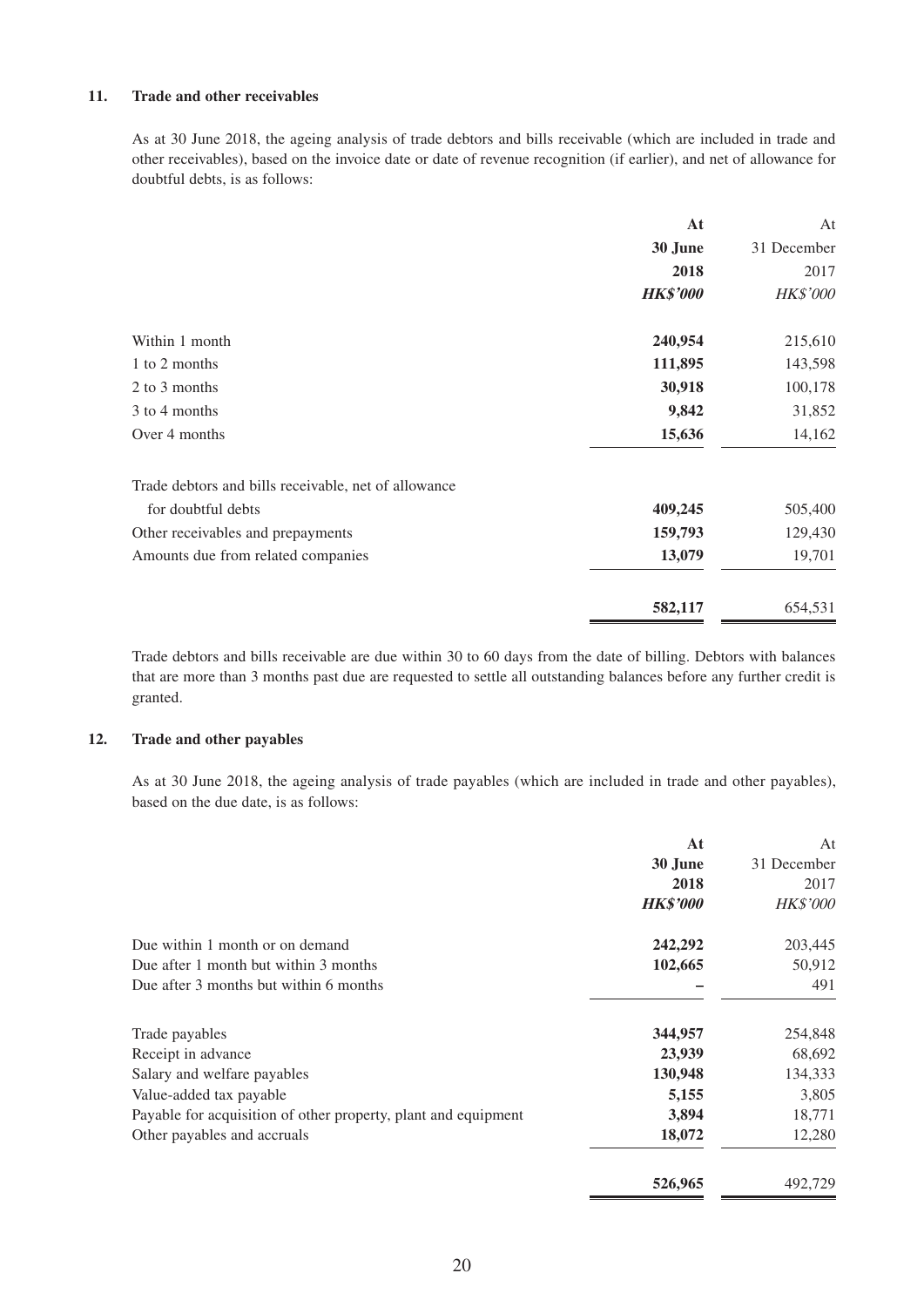# **MANAGEMENT DISCUSSION & ANALYSIS**

## **Financial Review**

During the first half of 2018, despite unfavourable factors in the economy such as the fluctuation in oil prices and the increase in labour cost in Vietnam which have in turn affected its material price and production costs, the Group managed to achieve continued revenue growth during the period under review.

For the six months ended 30 June 2018, driven by the increase in the sales volume of plastic figures, the Group's revenue has once again broke the half-year record, rising by 21.2% year-on-year to HK\$1,398.2 million (six months ended 30 June 2017: HK\$1,154.0 million). Due to the redesign and modification process of a new product leading to delay in shipment to a customer in the second quarter of 2018, the costs of which were already incurred in the first half-year, gross profit slightly decreased to HK\$284.7 million (six months ended 30 June 2017: HK\$292.4 million) and gross profit margin was 20.4% (six months ended 30 June 2017: 25.3%). Accordingly, the profit for the period and net profit margin were recorded at HK\$78.5 million (six months ended 30 June 2017: HK\$122.1 million) and 5.6% (six months ended 30 June 2017: 10.6%) respectively during the period under review.

As at 30 June 2018, the Group was in a sound financial position with cash and cash equivalents and bank deposits of HK\$282.0 million (31 December 2017: HK\$393.2 million). The Board of Directors has recommended the payment of an interim dividend of HK1 cent per ordinary share (six months ended 30 June 2017: HK1 cent per ordinary share).

### **Business Review**

# **Product Analysis**

### Plush Stuffed Toys Segment

During the period under review, the plush stuffed toys segment recorded a revenue of HK\$673.7 million (six months ended 30 June 2017: HK\$629.4 million), accounting for 48.2% of the Group's total revenue. The Original Equipment Manufacturing ("OEM") business under the plush stuffed toys segment continued as the one of the major contributors of the Group's total revenue, with a revenue of HK\$604.8 million recorded (six months ended 30 June 2017: HK\$596.2 million), accounting for 89.8% of total sales of the segment. Renowned for its product quality, the Group has continued to receive recognition from top-tier toy companies and thus is able to maintain a stable order volume stream. During the review period, the Group has been able to secure more customers through a US marketing company. Moreover, by pursuing the baby doll business which commenced production in 2016 and the development of new plush categories, more cross-selling opportunities from its existing customers have been captured, which in turn generated a greater revenue contribution to the Group. During the review period, sales of the Original Design Manufacturing ("ODM") business in the segment remained stable and were recorded at HK\$68.9 million (six months ended 30 June 2017: HK\$33.2 million), contributing 10.2% of the total sales of plush stuffed toys. The Group has continued to focus on developing new designs to cater for customers' demand while securing more orders.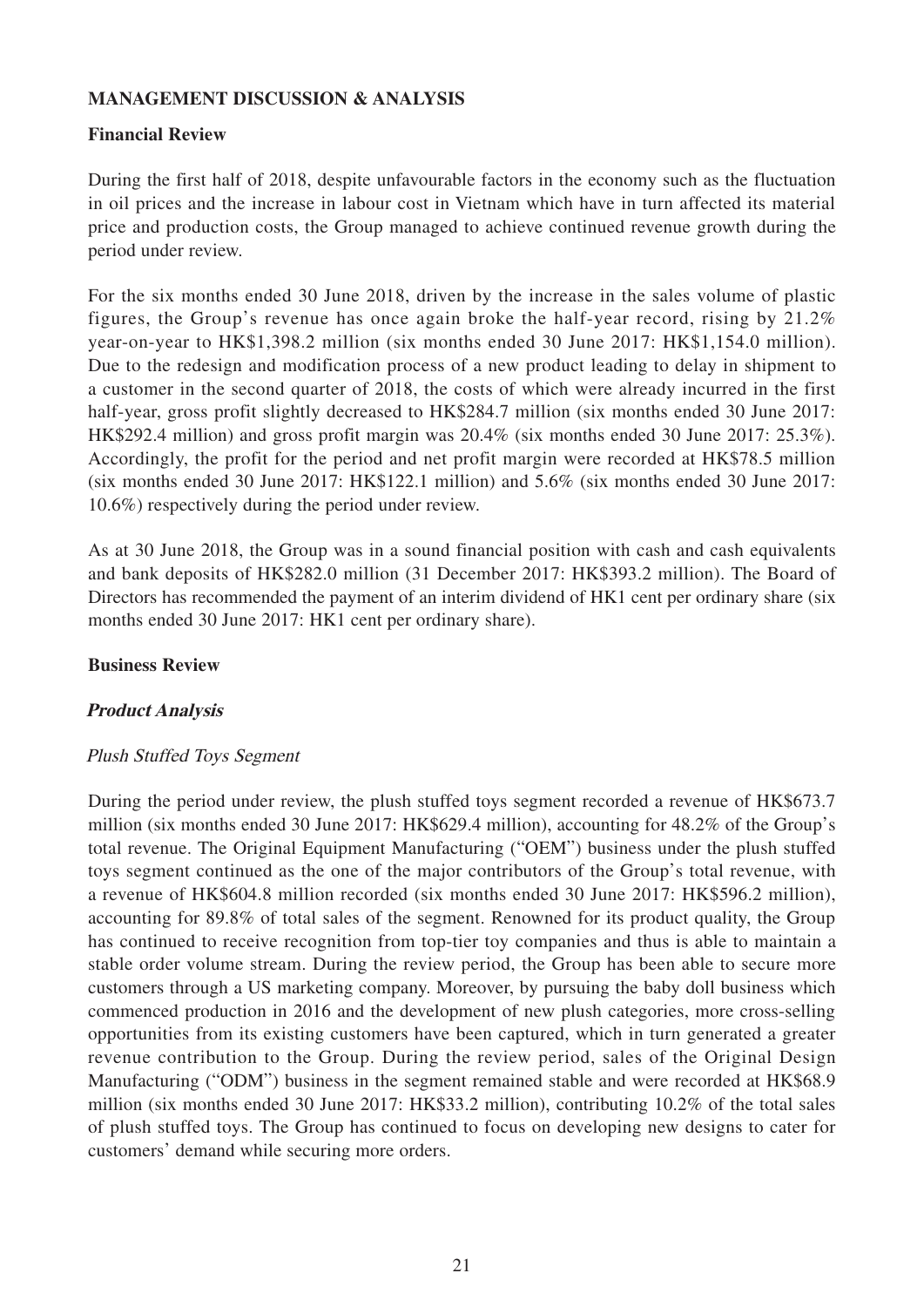# Plastic Figures Segment

The plastic figures segment continued to be the main growth driver, with revenue increasing by 40.4% to HK\$698.9 million (six months ended 30 June 2017: HK\$497.7 million), accounting for 50.0% of the Group's total revenue. In particular, the orders received from a unique-feature plastic figures licensor remained strong during the review period. Meanwhile, with the growing popularity in plastics figures accompanied with unique and mechanical features, the Group continued to develop new play sets with features and categories preferred by customers and thus has received an increasing volume of orders. Moreover, the production capacity has been further bolstered with the fifth plant for plastic figures beginning its operation earlier this year, which will be able to cater for the growing orders in the segment.

# Ride-on Toys Segment

During the period under review, revenue of HK\$25.6 million (six months ended 30 June 2017: HK\$26.9 million) was recorded from the ride-on toys segment, thus accounting for 1.8% of the Group's total revenue. To further enhance the performance of this segment, the Group will continue to focus mainly on developing the US market and to explore more business opportunities by introducing a wider variety of product categories.

# **Geographic Market Analysis**

For the six months ended 30 June 2018, North America remained as the largest geographic market of the Group, accounting for 64.7% of its total revenue. Japan was second, accounting for 23.4%, followed by Europe at 3.5%, China at 2.7%, Korea at 2.0%, Vietnam at 1.9%, Hong Kong at 1.7% and Others at 0.1%.

# **Operational Analysis**

As at 30 June 2018, the Group operated 18 plants in total, 14 of which were in Vietnam and 4 in China, and in aggregate running at an average utilisation rate of 88%. The first phase of the fifth plant for plastic figures has commenced operation during the period under review.

# **Prospects**

Amidst the emerging US-China trade war, the Group remains cautiously optimistic about the impact of government policies since the dispute does not target low price consumer products. In fact, previously, companies from the US as well as elsewhere had begun sourcing from manufacturing partners with facilities based outside of China for cost savings even while most of the manufacturing capacity of the toy industry remains based in China. As the Group has established production bases in both Vietnam and China, it believes its business will not be seriously affected by the trend of more orders flowing to the manufacturers outside of China.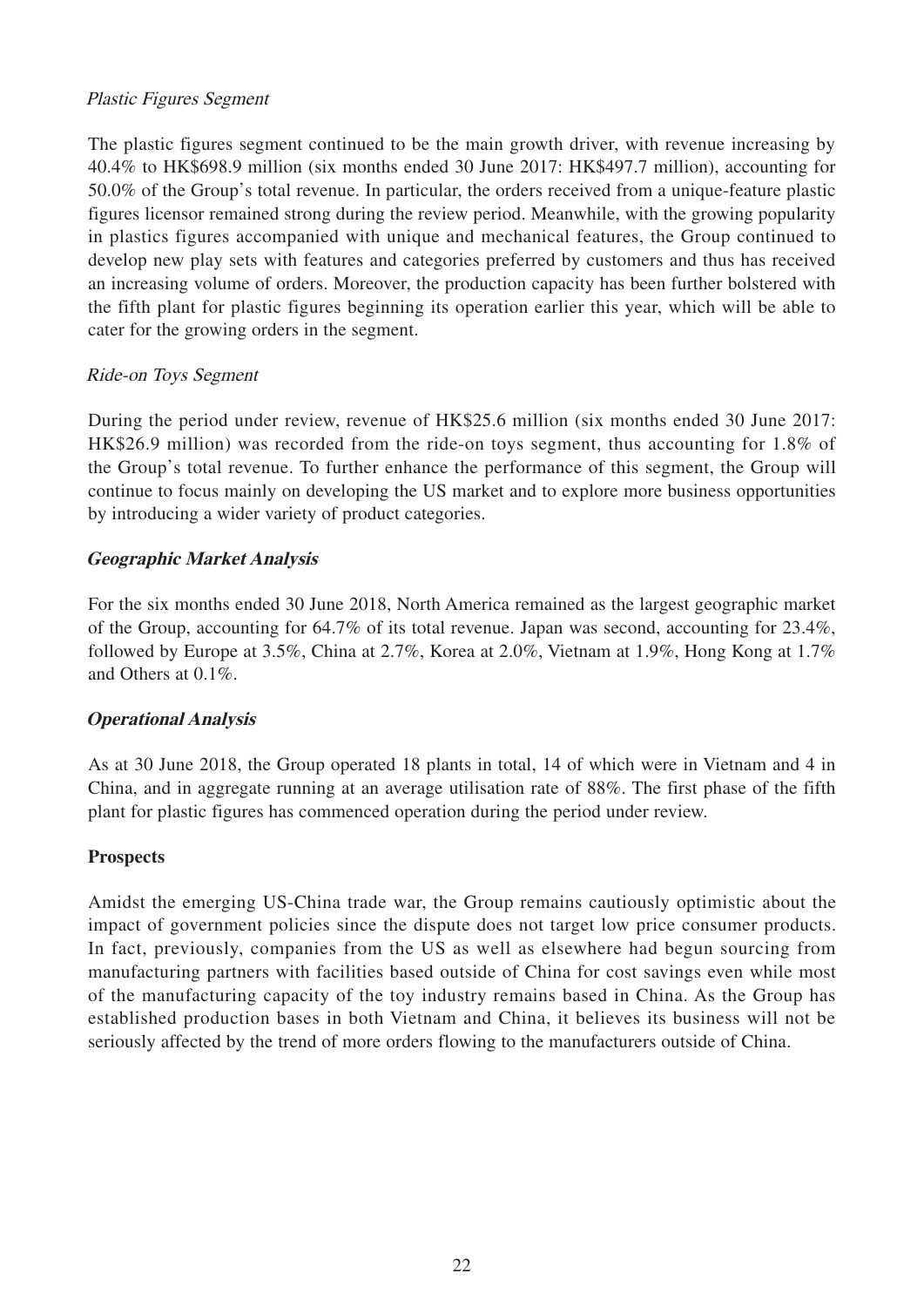Looking ahead, the plastic figures business is still the Group's growth driver in the near future while it is seeking a modest growth from the plush stuffed toys and the doll products categories. With the first phase of the fifth plant for plastic figures commencing operation earlier this year, the Group is further expanding its production capacity in order to capture the growing opportunities in the segment. Meanwhile, the second phase of the fifth plant and a baby doll factory nearby the fifth plant has been initiated. The larger production capacity will help the Group to achieve greater economies of scale and enhance its efficiency. With regard to the plush stuffed toys segment, the Group will also maintain its leadership with the introduction of more new plush toy characters to meet customers' demand.

Leveraging its established business foundation and good relationship with its renowned customers, the Group will closely monitor opportunities that enable it to further boost business development whenever an adequate target emerges and continue to advance its drive for diversification, in order to strengthen its leading position in the global toy industry and bring long-term returns to its shareholders.

# **Number and Remuneration of Employees**

As at 30 June 2018, the Group had 22,630 (31 December 2017: 21,403) employees in Hong Kong, China, Korea, the US, Japan and Vietnam. The Group values its human resources and recognises the importance of attracting and retaining quality staff for its continuing success. Staff bonuses are awarded based on individual performance.

# **Liquidity and Financial Resources and Gearing**

The Group continued to maintain a reasonable liquidity position. As at 30 June 2018, the Group had net current assets of HK\$614.3 million (31 December 2017: HK\$823.6 million). The Group's total cash and cash equivalents as at 30 June 2018 amounted to HK\$209.1 million (31 December 2017: HK\$316.7 million). The total bank loans of the Group as at 30 June 2018 amounted to HK\$151.7 million (31 December 2017: HK\$15.6 million).

The Group's gearing ratio, calculated on the basis of total bank loans over total equity, was 8.7% at 30 June 2018 (31 December 2017: 0.9%).

# **Pledge on Group Assets**

Certain leasehold land and other property, plant and equipment of the Group with an aggregate carrying amount of HK\$18.4 million as at 30 June 2018 (31 December 2017: HK\$19.0 million) were pledged as security for an unutilised bank facility of the Group of HK\$11.8 million (31 December 2017: HK\$11.7 million).

# **PURCHASE, SALE OR REDEMPTION OF THE COMPANY'S LISTED SECURITIES**

During the six months ended 30 June 2018, neither the Company nor any of its subsidiaries has purchased, sold or redeemed any of the Company's listed securities.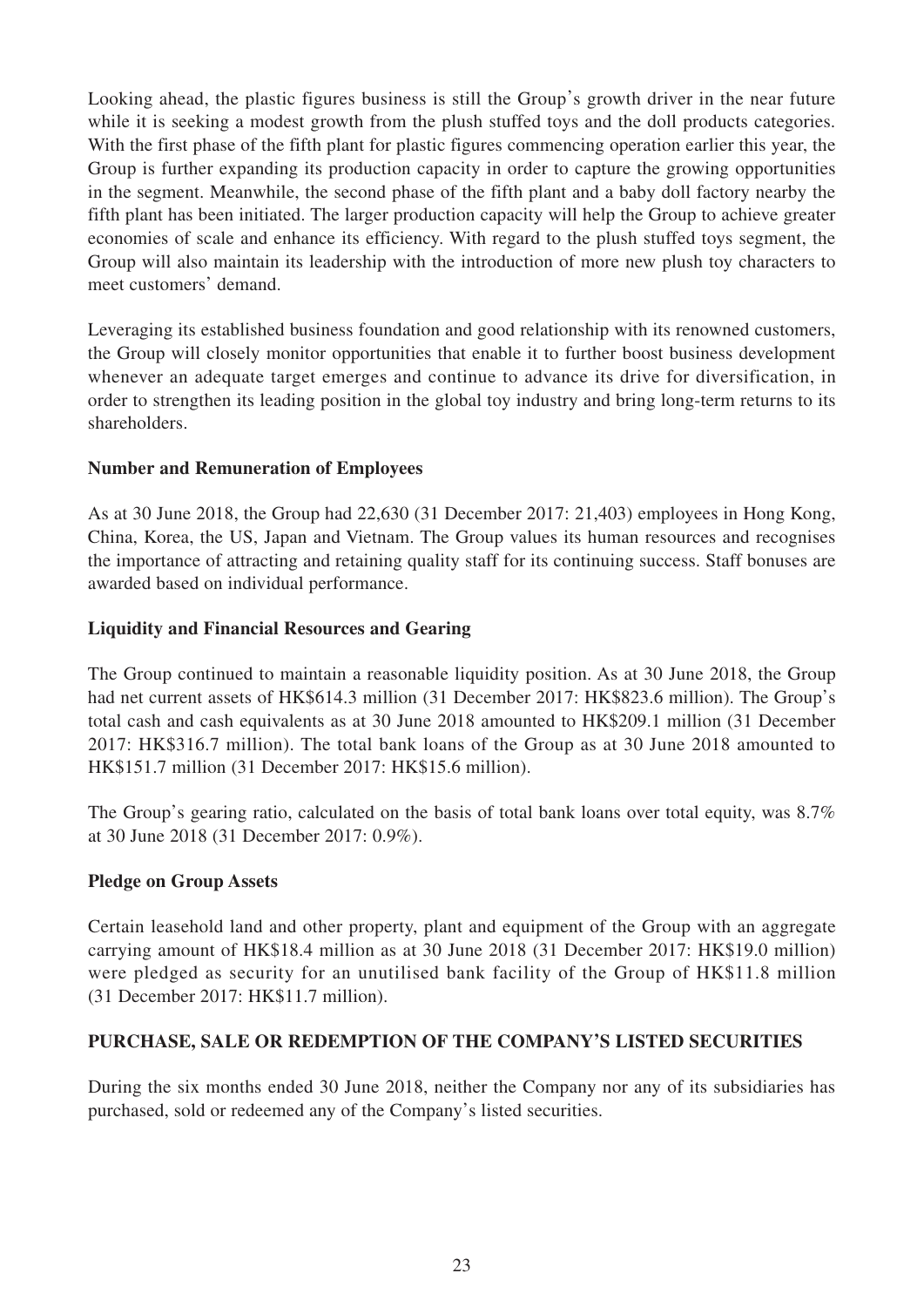# **CORPORATE GOVERNANCE**

During the six months ended 30 June 2018, the Board considered that the Company has complied with the code provisions set out in the Corporate Governance Code (the "CG Code") contained in Appendix 14 to Listing Rules, save for the deviation from the code provisions A.2.1 and A.6.7.

Under the code provision A.2.1 of the CG Code, the roles of chairman and chief executive officer ("CEO") should be separated and should not be held by the same individual. Mr. Kyoo Yoon Choi has been appointed as the CEO on 4 October 2012 and has performed both the roles as the chairman and CEO of the Company. The Board is of the opinion that it is appropriate and in the best interests of the Company at the present stage for Mr. Kyoo Yoon Choi to hold both positions as it helps to maintain the continuity of the policies and stability of the operations of the Company. The Board including three independent non-executive Directors has a fairly independent element in the composition and will play an active role to ensure a balance of power and authority.

Code provision A.6.7 of the CG Code provides that the independent non-executive directors should attend general meetings of the Company. Due to personal family issue, one independent nonexecutive Director, Professor Cheong Heon Yi was unable to attend the annual general meeting of the Company held on 4 May 2018.

# **COMPLIANCE WITH THE MODEL CODE FOR DIRECTORS' SECURITIES TRANSACTIONS**

The Company has adopted the Model Code as set out in Appendix 10 to the Listing Rules as the code of conduct regarding Directors' securities transactions on terms no less exacting than the required standard. The Company has made specific enquires of all the Directors, and all Directors have confirmed that they had complied with the required standard as set out in the Model Code at all applicable times during the six months ended 30 June 2018.

# **INTERIM DIVIDEND AND CLOSURE OF REGISTER OF MEMBERS**

The Board declared an interim dividend of HK1 cent per ordinary share for the six months ended 30 June 2018 (six months ended 30 June 2017: HK1 cent per ordinary share). The interim dividend of HK\$6,769,000 (six months ended 30 June 2017: HK\$6,769,000) will be paid on 24 September 2018 to shareholders registered at the close of business on the record date, 12 September 2018.

The register of members will be closed for one day on 13 September 2018, during that day no transfer of shares will be effected. In order to qualify for the interim dividend, all transfers accompanied by the relevant share certificates must be lodged with the Company's Share Registrar, Tricor Abacus Limited at Level 22, Hopewell Centre, 183 Queen's Road East, Hong Kong not later than 4:30 p.m. on 12 September 2018.